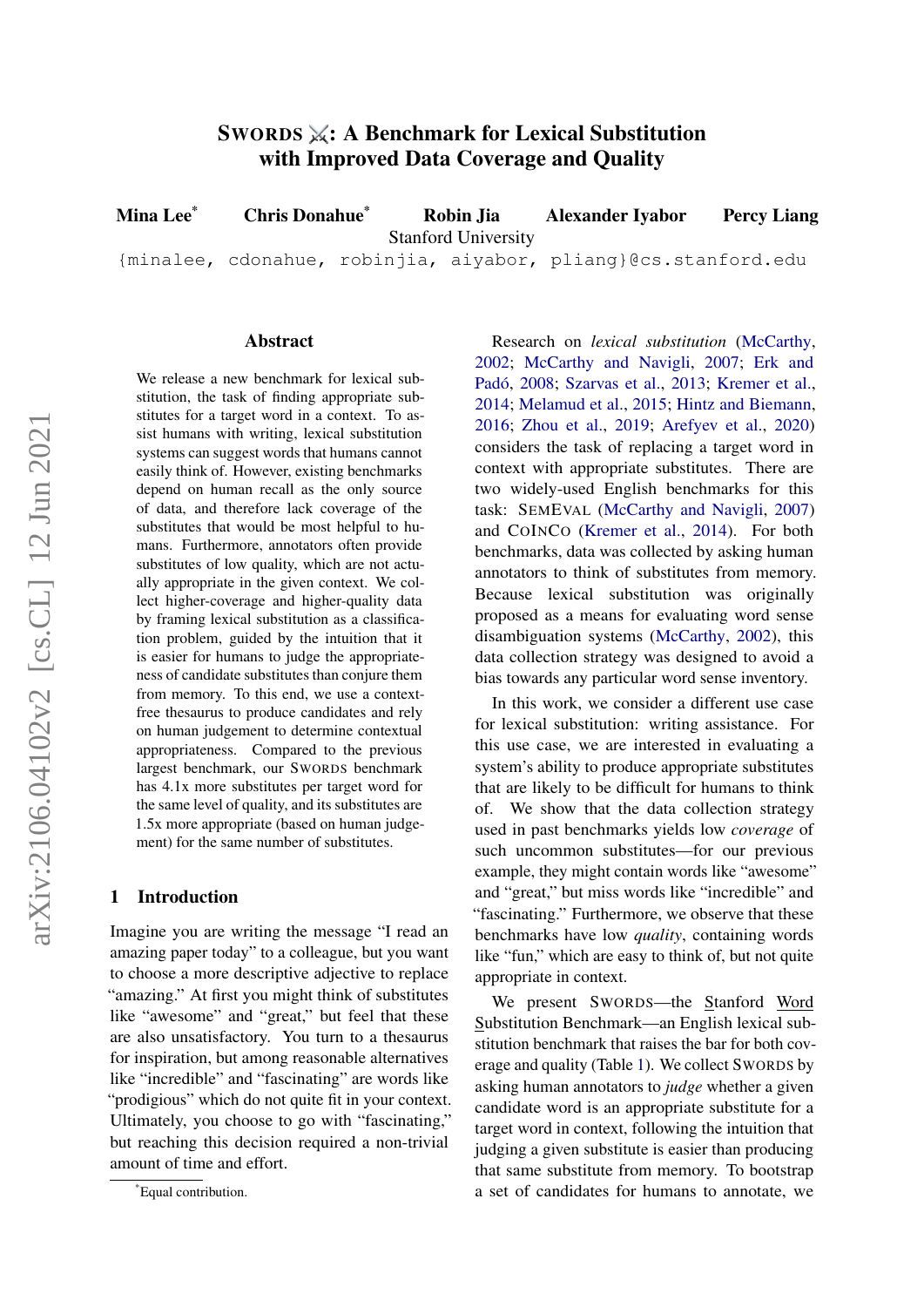<span id="page-1-0"></span>

| Context          | My favorite thing about her is her straightforward honesty.                                                                                                                                                                                                                                                                                                                                                                                                                                                                                                                                                                                                                                                                                                                        |
|------------------|------------------------------------------------------------------------------------------------------------------------------------------------------------------------------------------------------------------------------------------------------------------------------------------------------------------------------------------------------------------------------------------------------------------------------------------------------------------------------------------------------------------------------------------------------------------------------------------------------------------------------------------------------------------------------------------------------------------------------------------------------------------------------------|
| COINCO           | candid $(3)$ , artless $(1)$ , blunt $(1)$ , complete $(1)$ , direct $(1)$ , forthright $(1)$ , frank $(1)$ , outspoken $(1)$ , plainspo-<br>ken $(1)$ , truthful $(1)$ , unreserved $(1)$                                                                                                                                                                                                                                                                                                                                                                                                                                                                                                                                                                                         |
| <b>Thesaurus</b> | aboveboard, apparent, barefaced, candid, clear, clear-cut, direct, distinct, easy, elementary, evident, forthright,<br>frank, genuine, guileless, honest, honorable, just, laid on the line, level, like it is, manifest,  32 more                                                                                                                                                                                                                                                                                                                                                                                                                                                                                                                                                 |
| <b>SWORDS</b>    | sincere (80%), genuine (80%), frank (70%), candid (70%), direct (70%), forthright (70%), uncom-<br>plicated (60%), up front (60%), clear-cut (60%), clear (60%), plainspoken (60%), complete (50%),<br>straight-arrow (50%), honest (50%), open (50%), blunt (50%), outspoken (50%), truthful (50%), plain-<br>dealing (40%), undisguised (40%), unvarnished (40%), unreserved (40%), barefaced (40%), unequivo-<br>cal $(30\%)$ , upright $(30\%)$ , simple $(30\%)$ , veracious $(30\%)$ , unconcealed $(30\%)$ , like it is $(30\%)$ , square-<br>shooting $(20\%)$ , upstanding $(20\%)$ , undissembled $(20\%)$ , manifest $(20\%)$ , unambiguous $(20\%)$ , pretense-<br>less (20%), level (10%), laid on the line (10%), honorable (10%), guileless (10%),  20 more with 0% |

Table 1: We consider lexical substitution, the task of finding appropriate substitutes for a target word in context. In COINCO (the previous largest benchmark), humans are asked to think of substitutes from memory and result in low coverage (the number of annotators who produced each substitute is shown in parentheses; out of six annotators). On the other hand, looking up the target word in a thesaurus has higher coverage, but low quality, because it does not consider the context. In SWORDS, we combine the best of both worlds and provide a list of substitutes that has high coverage and high quality, along with fine-grained scores for each substitute (shown in parentheses). Substitutes with scores greater than 50% from SWORDS are bolded.

look up target words in an existing context-free the-saurus [\(Kipfer,](#page-9-4) [2013\)](#page-9-4).<sup>[1](#page-1-1)</sup> Because a thesaurus might miss substitutes that would not typically be synonymous with the target word outside of the provided context (e.g. "thought-provoking" for "amazing"), we also include human-proposed candidates from the previous COINCO benchmark.

Determining whether a substitute is appropriate is intrinsically subjective. To address this, we collect binary labels from up to ten annotators for each substitute, inducing a score for each substitute. In COINCO, analogous scores are derived from the number of independent annotators who thought of a substitute—hence, as we will show in Section [4,](#page-4-0) these scores tend to correspond more to ease-of-recollection than appropriateness. In contrast, scores from SWORDS correspond to appropriateness, and also allow us to explicitly trade off coverage and quality, permitting more nuanced evaluation. Our analysis shows that compared to COINCO, SWORDS has 4.1x more substitutes per target word for the same level of quality, and its substitutes are 1.5x more appropriate based on scores for the same number of substitutes.

We demonstrate that SWORDS is a challenging benchmark by evaluating state-of-the-art lexical substitution systems and large-scale, pre-trained language models including systems based on BERT [\(Devlin et al.,](#page-9-5) [2019;](#page-9-5) [Zhou et al.,](#page-10-4) [2019\)](#page-10-4) and GPT-3 [\(Brown et al.,](#page-9-6) [2020\)](#page-9-6). In our evaluation, we find that humans substantially outperform all existing systems, suggesting that lexical substitution can be used as a downstream language understanding task for pre-trained models. We release SWORDS publicly as a benchmark for lexical substitution, coupled with a Python library that includes previous benchmarks in a common format, standardized evaluation scripts for prescribed metrics, and repro-ducible re-implementations of several baselines.<sup>[2](#page-1-2)</sup>

### <span id="page-1-3"></span>2 Background

We describe lexical substitution and briefly introduce two widely-used benchmarks: SEMEVAL [\(McCarthy and Navigli,](#page-10-1) [2007\)](#page-10-1), the first benchmark, and COINCO [\(Kremer et al.,](#page-9-1) [2014\)](#page-9-1), the largest existing benchmark. For a survey of other benchmarks, we refer readers to [Kremer et al.](#page-9-1) [\(2014\)](#page-9-1), [Hintz and Biemann](#page-9-2) [\(2016\)](#page-9-2), and [Miller](#page-10-5) [\(2016\)](#page-10-5).

Lexical substitution. Lexical substitution is the task of generating a list of substitutes  $w'$  that can replace a given target word  $w$  in a given context  $c$ [\(McCarthy,](#page-10-0) [2002\)](#page-10-0):

(context c, target  $w$ )  $\rightarrow$  [substitute  $w'$ ].

The context  $c$  is one or more sentences where the target word  $w$  is situated. The target word  $w$  is one word in the context, which is either manually chosen by humans [\(McCarthy and Navigli,](#page-10-1) [2007\)](#page-10-1) or

<span id="page-1-1"></span><sup>&</sup>lt;sup>1</sup>Note that our use of a thesaurus makes SWORDS less appropriate for the original use case for lexical substitution: evaluating word sense disambiguation systems.

<span id="page-1-2"></span><sup>2</sup> SWORDS: [github.com/p-lambda/swords](https://github.com/p-lambda/swords) All experiments reproducible on the CodaLab platform: [worksheets.codalab.org/worksheets/](https://worksheets.codalab.org/worksheets/0xc924392d555f4b4fbee47be92e3daa0b) [0xc924392d555f4b4fbee47be92e3daa0b](https://worksheets.codalab.org/worksheets/0xc924392d555f4b4fbee47be92e3daa0b)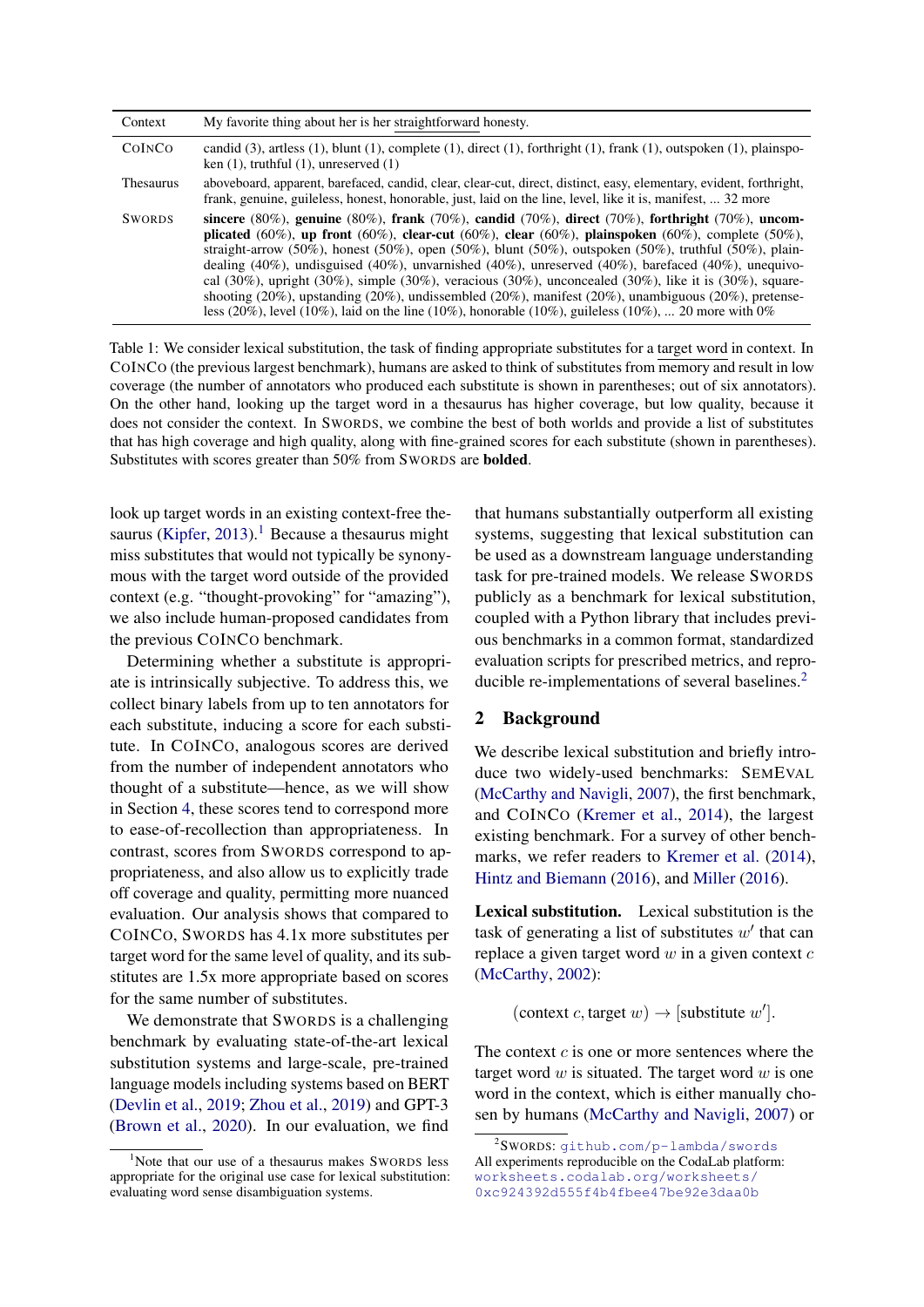<span id="page-2-1"></span>

| <b>Benchmark</b> | Contexts | Targets | <b>Substitutes</b> | Labels  | Substitutes per target (on average) |                                         |                                       |                                       |  |
|------------------|----------|---------|--------------------|---------|-------------------------------------|-----------------------------------------|---------------------------------------|---------------------------------------|--|
|                  |          |         |                    |         | Total                               | Inconceivable<br>$(\text{score} = 0\%)$ | Conceivable<br>$(\text{score} > 0\%)$ | Acceptable<br>$(\text{score} > 50\%)$ |  |
| <b>SEMEVAL</b>   | 2010     | 201     | 8025               | 12,300  | 4.0                                 | $\overline{\phantom{0}}$                | $\overline{\phantom{0}}$              | $\overline{\phantom{a}}$              |  |
| COINCO           | 2474     | 15.629  | 112,742            | 167,446 | 7.2                                 | $2.5*$                                  | $5.2*$                                | $2.3*$                                |  |
| <b>SWORDS</b>    | 1132     | 1132    | 68,683             | 375,855 | 60.7                                | 39.3                                    | 21.4                                  | 4.1                                   |  |
| $COINCO$ (dev)   | 1577     | 10,179  | 67,814             | 98,950  | 6.7                                 | $2.2*$                                  | $5.2*$                                | $2.5*$                                |  |
| SWORDS (dev)     | 370      | 370     | 22,978             | 121,938 | 62.1                                | 41.6                                    | 20.5                                  | 4.2                                   |  |
| COINCO (test)    | 897      | 5450    | 44,928             | 68,496  | 8.2                                 | $2.9*$                                  | $5.7*$                                | $2.4*$                                |  |
| SWORDS (test)    | 762      | 762     | 45,705             | 253,917 | 60.0                                | 38.1                                    | 21.9                                  | 4.0                                   |  |

Table 2: Benchmark statistics for SEMEVAL, COINCO, and SWORDS. Our benchmark contains 4.1x more conceivable substitutes (21.4) and 1.8x more acceptable substitutes (4.1) on average, compared to the previous largest benchmark COINCO. Unlike prior benchmarks, SWORDS has inconceivable substitutes that received a score of 0 from appropriateness judgement, which are useful as challenging distractors for model evaluation. The numbers of inconceivable, conceivable, and acceptable substitutes for COINCO (numbers with \*) are estimated based on the subset of COINCO used to build SWORDS and therefore received scores.

automatically selected based on the part-of-speech of the target word [\(Kremer et al.,](#page-9-1) [2014\)](#page-9-1). The substitute  $w'$  can be a word or phrase. Note that the task of lexical substitution does not consider inflection and does not involve grammar correction; all benchmarks contain lemmas as substitutes (e.g. "run" instead of "ran").

SEMEVAL. The first lexical substitution benchmark, SEMEVAL-2007 Task 10 [\(McCarthy and](#page-10-1) [Navigli,](#page-10-1) [2007\)](#page-10-1), contains 201 manually chosen target words. For each target word, 10 sentences were chosen as contexts (mostly at random, but in part by hand) from the English Internet Corpus [\(Sharoff,](#page-10-6) [2006\)](#page-10-6) and presented to five human annotators. The five annotators were instructed to produce up to three substitutes from memory as a replacement for the target word in context that "preserves the meaning of the original word." This resulted in 12,300 labels in total with four substitutes per target word on average.

COINCO. The previous largest lexical substitution benchmark, COINCO [\(Kremer et al.,](#page-9-1) [2014\)](#page-9-1), was constructed by first choosing 2474 contexts from the Manually Annotated Sub-Corpus [\(Ide](#page-9-7) [et al.,](#page-9-7) [2008,](#page-9-7) [2010\)](#page-9-8). Then, all content words (nouns, verbs, adjective, and adverbs) in the sentences were selected to be target words. Each target word was presented to six human annotators, who were asked to provide up to five substitutions or mark it as unsubstitutable. All the annotators were instructed to provide (preferably single-word) substitutes for the target that "would not change the meaning." This resulted in 167,446 labels in total and 7.2 substitutions per target word on average.[3](#page-2-0) For the rest of the paper, we focus on COINCO (but not SEMEVAL) as our benchmark is built on COINCO and it is the largest existing benchmark.

## 3 Our benchmark

SWORDS is composed of context, target word, and substitute triples  $(c, w, w')$ , each of which has a score that indicates the appropriateness of the substitute. We consider a substitute to be *acceptable* if its score is greater than 50% (e.g. bolded words in Table [1\)](#page-1-0) and *unacceptable* if the score is less than or equal to 50%. Similarly, a substitute with a score greater than 0% is considered *conceivable*, and otherwise *inconceivable*. Note that these terms are operational definitions for convenience, and different thresholds can be chosen for desired applications.

#### <span id="page-2-2"></span>3.1 Addressing limitations of past work

Improving quality. In prior work, annotators were prompted to consider whether a substitute "preserves the meaning" [\(McCarthy and Navigli,](#page-10-1) [2007\)](#page-10-1) or "would not change the meaning" [\(Kremer](#page-9-1) [et al.,](#page-9-1) [2014\)](#page-9-1) of the target word. Instead, we ask annotators whether they "would actually consider using this substitute as the author of the original sentence." We believe this wording encourages a higher standard. In Section [4.1,](#page-4-1) we provide evidence that substitutes from SWORDS have higher quality than those from COINCO on average.

<span id="page-2-0"></span> $3$ The reported number in [Kremer et al.](#page-9-1) [\(2014\)](#page-9-1) is 167,336 and 10.71, respectively. The latter differs as they counted the same substitute multiple times when suggested by multiple annotators, whereas we report the number of unique substitutes. We also find that scores under COINCO (i.e. the number of annotators who provided a substitute) could be inflated, as at least 375 substitutes have scores greater than six (up to 21).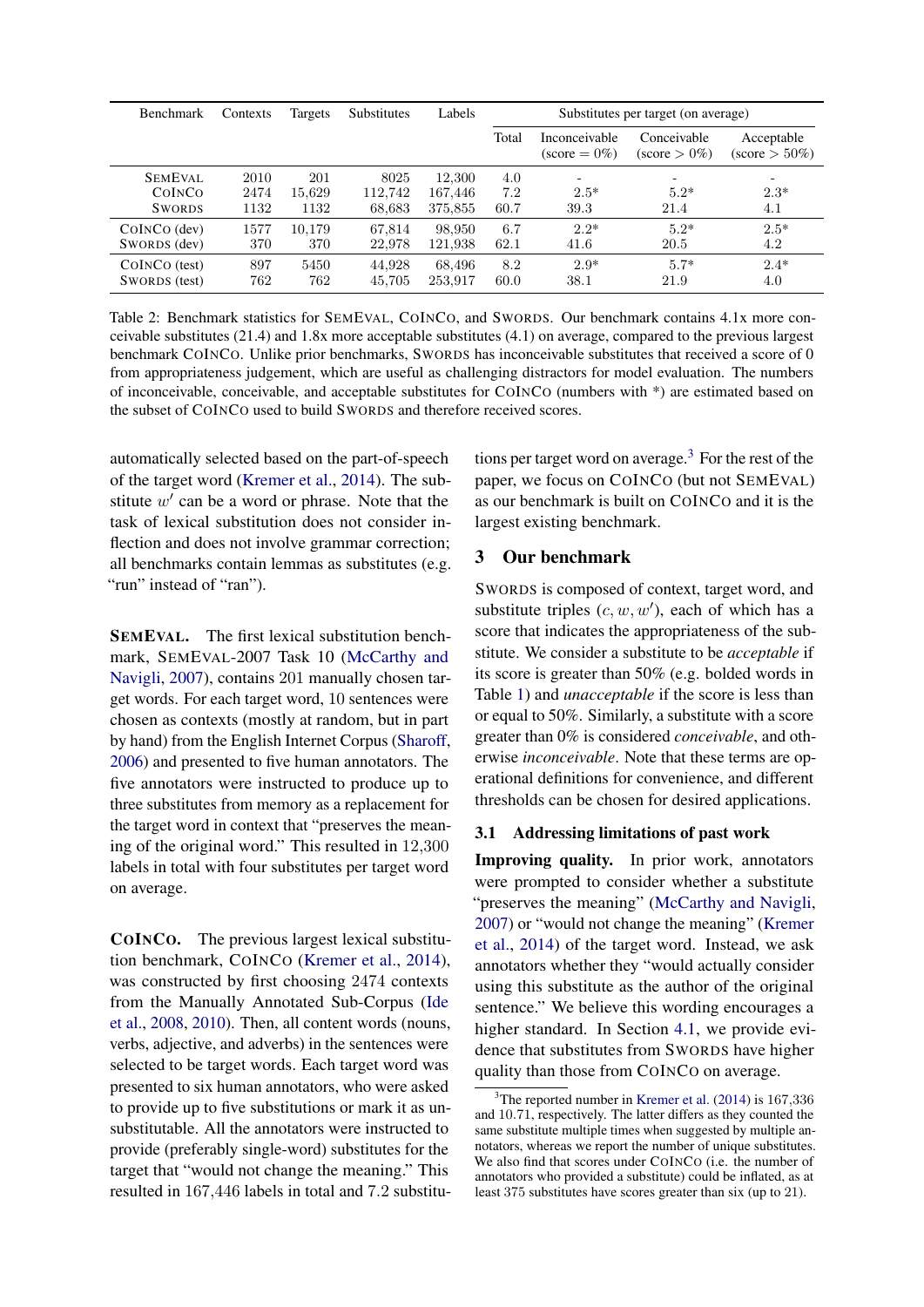Improving coverage. For prior benchmarks, annotators were asked to generate a list of substitutes from memory. Psycholinguistic studies have shown that when humans are asked to predict the next word of a sentence, they deviate systematically from the true corpus probabilities [\(Smith and](#page-10-7) [Levy,](#page-10-7) [2011;](#page-10-7) [Eisape et al.,](#page-9-9) [2020\)](#page-9-9). Thus, we may reasonably expect that asking humans to generate substitutes would similarly lead to systematic omissions of some appropriate substitutes.

We observe that prior benchmarks exclude many appropriate substitutes that are difficult for humans to think of (Section [4.2\)](#page-4-2). To address this limitation, we first obtain a set of candidate substitutes and then ask annotators to *judge* whether they would consider using a given candidate to replace the target word in the context. That is, given a context  $c$ , target word  $w$ , and candidate substitute  $w'$ , we ask humans to judge whether  $w'$  is a good replacement for the target word:

(context c, target w, substitute  $w'$ )  $\rightarrow$  {0, 1},

where a *positive* label 1 corresponds to "I would actually consider using this substitute as the author of the original sentence," and a *negative* label 0 as the opposite. As described in Section [3.2,](#page-3-0) we annotate a large pool of candidate substitutes to ensure high coverage of all possible substitutes. We confirm that this increases coverage compared to COINCO in Section [4.2.](#page-4-2)

Redefining scores to reflect appropriateness. In past work, each substitute  $w'$  has an associated score defined as the number of annotators who produced  $w'$  given the associated context  $c$  and target word w. Instead, we define the score as the fraction of annotators who judged the  $w'$  to be an appropriate replacement of  $w$ . We argue that the previous definition of score reflects ease-of-recollection, but not necessarily appropriateness. In Section [4.3,](#page-4-3) we show that our definition of score better represents the appropriateness of each substitute.

## <span id="page-3-0"></span>3.2 Data collection

We collect substitutes and scores for a context and target word pair  $(c, w)$  via the following three steps.

Step 1: Select contexts, targets, and substitutes. We use the subset of contexts and target words from COINCO. Concretely, we start with the  $(c, w)$ pairs in COINCO and randomly select one w per c to annotate. Here, the context  $c$  consists of three

sentences, where the middle sentence has the target word w (see Appendix [A.1](#page-11-0) to see how we handled duplicate contexts from COINCO).

Next, we choose a set of candidate substitutes  $w'$ to annotate for each  $(c, w)$  pair, as framing annotation as binary classification requires determining the set of candidate substitutes a priori. We use human-generated substitutes from COINCO, then add substitutes from an existing context-free thesaurus, Roget's Thesaurus [\(Kipfer](#page-9-4) [\(2013\)](#page-9-4); see Appendix [A.2](#page-11-1) for details). In principle, candidate substitutes can be retrieved from any lexical resource or even sampled from a generative model, which we leave as future work. By combining candidates from COINCO and the thesaurus, we increase the coverage of acceptable substitutes.

Step 2: Reduce the pool of substitutes. Given a list of candidate substitutes from the previous step, we collect three binary labels on each  $(c, w, w')$ triple (see Section [3.3](#page-3-1) for details). Then, we pass any substitute with at least one positive label to Step 3 and further collect fine-grained scores. We show that the probability that an acceptable substitute gets incorrectly filtered out as an inconceivable substitute is very low in Section [4.4.](#page-5-0)

Step 3: Collect fine-grained scores. In the final step, we collect seven more binary labels on the substitutes which received at least one positive label from Step 2. This yields a total of 10 binary labels for the substitutes.

## <span id="page-3-1"></span>3.3 Crowdsourcing

We used Amazon Mechanical Turk (AMT) to crowdsource labels on substitutes. Each Human Intelligence Task (HIT) contained a target word highlighted in the context and at most 10 candidate substitutes for the target word. Each candidate substitute had three radio buttons for positive, negative, and abstain. Annotators were asked to choose positive if they would actually consider using the substitute to replace the target word as the author of the context, negative if they would not consider using the substitute, and abstain if they do not know the meaning of the substitute. We treated all abstain labels (1.2% of total labels) as negative labels, thereby making it binary. The benchmark includes abstain labels to maintain the option for them to be handled separately (e.g. excluded) in the future. The interface, instructions, qualification conditions, and filtering criteria used for crowdsourcing can be found in Appendix [B.](#page-11-2)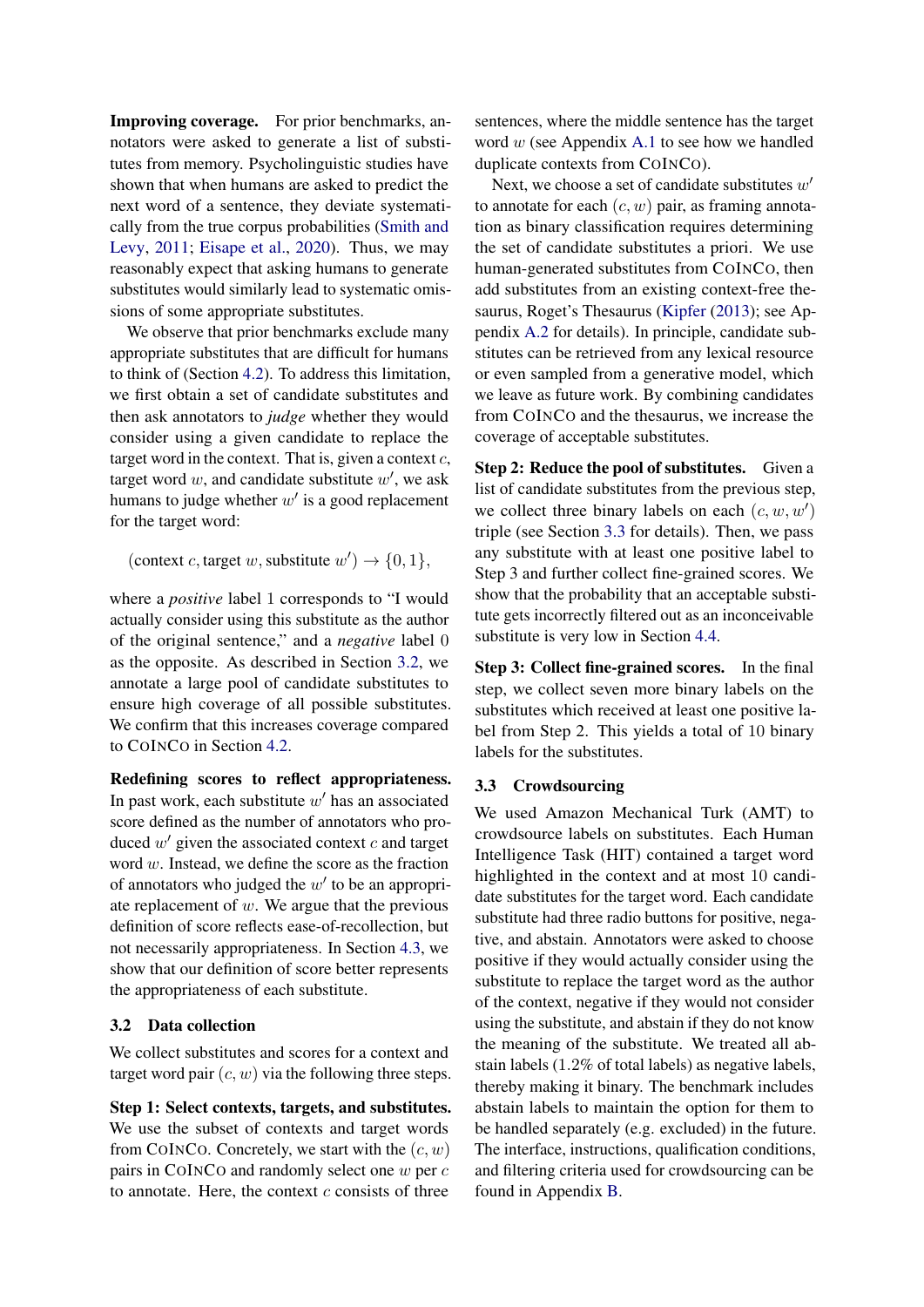<span id="page-4-5"></span>

| Context with target word                                  | Substitute      | COINCO's score SWORDS's score |
|-----------------------------------------------------------|-----------------|-------------------------------|
| Listen, man, he's not there!                              | kid             | $0\%$                         |
| We might have a lot of work ahead of us.                  | <b>bit</b>      | $0\%$                         |
| She was heading for a drink and slipped out of the crowd. | look            | 10%                           |
| The e-commerce free zone is situated in north Dubai.      | district        | 90%                           |
| She will have reunions in the next few weeks.             | forthcoming     | 60%                           |
| It's very reassuring.                                     | extraordinarily | 80%                           |

Table 3: Controversial examples of contexts, target words, and substitutes (lemmas) which have high scores under either COINCO or SWORDS, but not the other. We consider a score to be high if it is greater than 1 for COINCO (25.3% of substitutes) and 50% for SWORDS (24.5% of substitutes). The contexts are simplified for readability.

## <span id="page-4-0"></span>4 Data analysis

Table [2](#page-2-1) shows overall statistics of our benchmark. SWORDS comprises a total of 1132 context and target word pairs (418 nouns, 442 verbs, 176 adjectives, 96 adverbs) and 68,683 total substitutes that have been labeled (including both acceptable and unacceptable substitutes). For brevity, we defer an analysis of annotator agreement to Appendix [C.1.](#page-13-0)

## <span id="page-4-1"></span>4.1 High quality

With our notion of acceptability, we first observe that  $75.7\%$  of the substitutes from COINCO<sup>[4](#page-4-4)</sup> are considered unacceptable, and 28.1% of the substitutes are even inconceivable (receiving scores less than 50% and 0% from our human annotators). Table [3](#page-4-5) shows examples of substitutes that received relatively high scores under COINCO, yet were considered unacceptable under SWORDS. With the same size as COINCO (by taking the subset of our benchmark with the highest scoring substitutes per target), the average score of the substitutes is 50.7% for SWORDS and 34.4% for COINCO, resulting in 1.5x higher quality. Furthermore, SWORDS minimizes the potential noise by having fine-grained scores to account for appropriateness (Section [4.3\)](#page-4-3) as well as explicit inconceivable substitutes, which is useful for evaluation (Section [5.2\)](#page-5-1).

### <span id="page-4-2"></span>4.2 High coverage

We show that SWORDS achieves high coverage. Among the conceivable substitutes in SWORDS, 13.1% are only in COINCO (COINCO-only), 14.4% are common to both COINCO and the thesaurus (COINCO ∩ Thesaurus), and 72.5% are only from thesaurus (Thesaurus-only). Among the acceptable substitutes in SWORDS, 21.5% are from COINCOonly, 36% are from COINCO ∩ Thesaurus, and 42.5% are from Thesaurus-only. This suggests that

a substantial number of substitutes are not present in COINCO. Overall, SWORDS contains 21.4 conceivable and 4.1 acceptable substitutes per target word on average, increasing those numbers by 4.1x and 1.8x over COINCO, respectively.

In addition, we find that substitutes from COINCO-only are more likely to be common words whereas substitutes from Thesaurus-only are more likely to be rare words. We compute the Zipf frequency [\(Speer et al.,](#page-10-8) [2018\)](#page-10-8) of each substitute based on the Google n-gram corpus [\(Brants and Franz,](#page-9-10) [2006\)](#page-9-10) and threshold conceivable substitutes into three groups: uncommon ( $\leq$  3.5), neutral, common ( $> 4.5$ ). We observe that substitutes from COINCO-only are more likely to be common words (53.1%) than those from Thesaurus-only (38.6%). On the other hand, the substitutes from Thesaurusonly tend to be more uncommon words (28.2%) than those from COINCO-only (17.6%).

### <span id="page-4-3"></span>4.3 Reflection of appropriateness in scores

We show that scores in SWORDS better reflect the appropriateness of each substitute compared to COINCO both quantitatively and qualitatively. We consider a COINCO's score to be high if it is greater than 1 (25.3% of substitutes) and a SWORDS's score to be high if it is greater than 50% (24.5% of substitutes). We find that if a substitute has a high score under COINCO, it is likely to be acceptable under SWORDS almost half of the time (47.2%). However, the converse does not hold: the acceptable substitutes under SWORDS have high scores under COINCO only 29.3% of the time. Intuitively, this is because COINCO's scores reflect the ease of producing the substitute from memory, whereas SWORDS's scores reflect the appropriateness of the substitute. Table [3](#page-4-5) shows examples of context, target word, and substitute triples which received high scores under either COINCO or SWORDS, but did not under the other benchmark.

<span id="page-4-4"></span><sup>4</sup> For this analysis, we consider COINCO's substitutes that are used and labeled under SWORDS.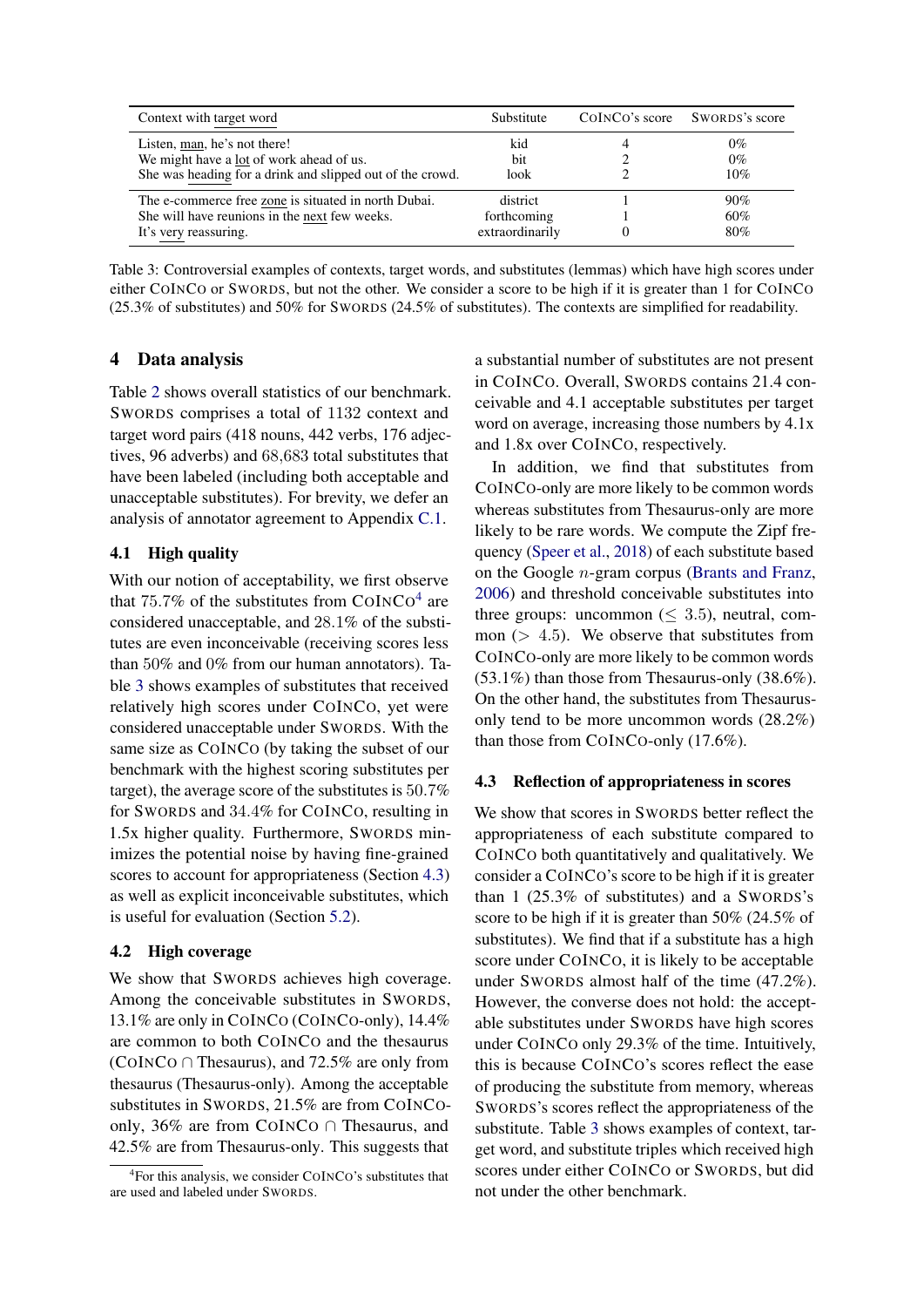<span id="page-5-3"></span>

Figure 1: Score distribution of SWORDS's substitutes with the source of substitutes. We find that neither COINCO nor the thesaurus completely dominates substitutions across scores, indicating the necessity of both human-generated substitutes as well as substitutes from the thesaurus. Substitutes with score 0% are not shown to make the bars visually distinguishable.<sup>[5](#page-5-2)</sup>

#### <span id="page-5-0"></span>4.4 Validation with additional data

We show that the probability of an acceptable substitute falsely filtered out in Step 2 is very low. To this end, we collected 10 additional labels on 89 context-target word pairs randomly selected from the test set, without reducing the pool of substitutes as in Step 2. By comparing the first three labels to the entire 10 labels, we find that 33.7% of substitutes without any positive labels in Step 2 could have received one or more positive labels if they were kept in Step 3. However, we find that 99.2% of these substitutes were eventually considered unacceptable (judged by 10 labels), indicating that the probability of an acceptable substitute incorrectly filtered out in Step 2 is very low (0.8%).

#### 4.5 Score distribution

Figure [1](#page-5-3) shows the score distribution of substitutes in SWORDS along with the source of substitutes: COINCO-only, COINCO ∩ Thesaurus, or Thesaurus-only. Across scores, neither COINCO nor thesaurus completely dominates substitutes, and the overlap between COINCO and thesaurus is quite small, thus indicating the necessity of both human-recalled substitutes as well as substitutes from a thesaurus. We also find that SWORDS adds more substitutes for all the scores, although substitutes from the thesaurus tend to have a lower range of scores compared to those from COINCO. Lastly, we observe that substitutes from COINCO roughly form a normal distribution, which suggests

that even the substitutes provided by human annotators are controvertible, and that it is important to account for the intrinsically continuous nature of appropriateness with fine-grained scores.

## <span id="page-5-5"></span>5 Model evaluation

In this section, we evaluate several methods on SWORDS. The goals of this evaluation are threefold: (1) to prescribe our recommended evaluation practice for SWORDS, (2) to measure performance of existing large-scale pre-trained models and stateof-the-art lexical substitution systems, and (3) to measure human performance for the purpose of comparing current and future systems.

## 5.1 Evaluation settings

There are two primary evaluation settings in lexical substitution research: the *generative* setting [\(Mc-](#page-10-1)[Carthy and Navigli,](#page-10-1) [2007\)](#page-10-1) and the *ranking* setting [\(Thater et al.,](#page-10-9) [2010\)](#page-10-9). In the generative setting, systems output a ranked list of substitute candidates. There are no restrictions on the number of candidates that a system may output. In the ranking setting, systems are given all substitute candidates from the benchmark (including those marked as inconceivable) and tasked with ranking them by appropriateness. Here, we primarily focus on the generative setting and defer our experiments on the ranking setting to Appendix [D.](#page-14-0)

#### <span id="page-5-1"></span>5.2 Evaluation metrics

In a writing assistance context, we envision that lexical substitution systems would be used to suggest a limited number of substitutes to users (e.g. 10 substitutes as opposed to 100). Hence, we consider evaluation metrics that examine the quality and coverage of the top-ranked substitutes from a system with respect to the substitutes that humans judged as *acceptable* (score > 50%). Specifically, we compute precision  $(P^k)$  and recall  $(R^k)$  at  $k^6$  $k^6$ :

$$
P^k = \frac{\text{# acceptable substitutes in system top-}k}{\text{# substitutes in system top-}k}
$$

$$
R^k = \frac{\text{# acceptable substitutes in system top-}k}{\min(k, \text{# acceptable substitutes})}
$$

Because we care about both quality (precision) and coverage (recall) when comparing systems, we report  $F^k$ , the harmonic mean of  $P^k$  and  $R^k$ . Likewise, we evaluate against the list of substitutes

<span id="page-5-2"></span><sup>5</sup> 1691 substitutes from COINCO-only, 917 from COINCO ∩ Thesaurus, and 41817 from Thesaurus-only received a score of  $0\%$ .

<span id="page-5-4"></span><sup>&</sup>lt;sup>6</sup>Note that our definition of recall at  $k$  is non-standard; the min compensates for the fact that there are often fewer than  $k$ acceptable substitutes.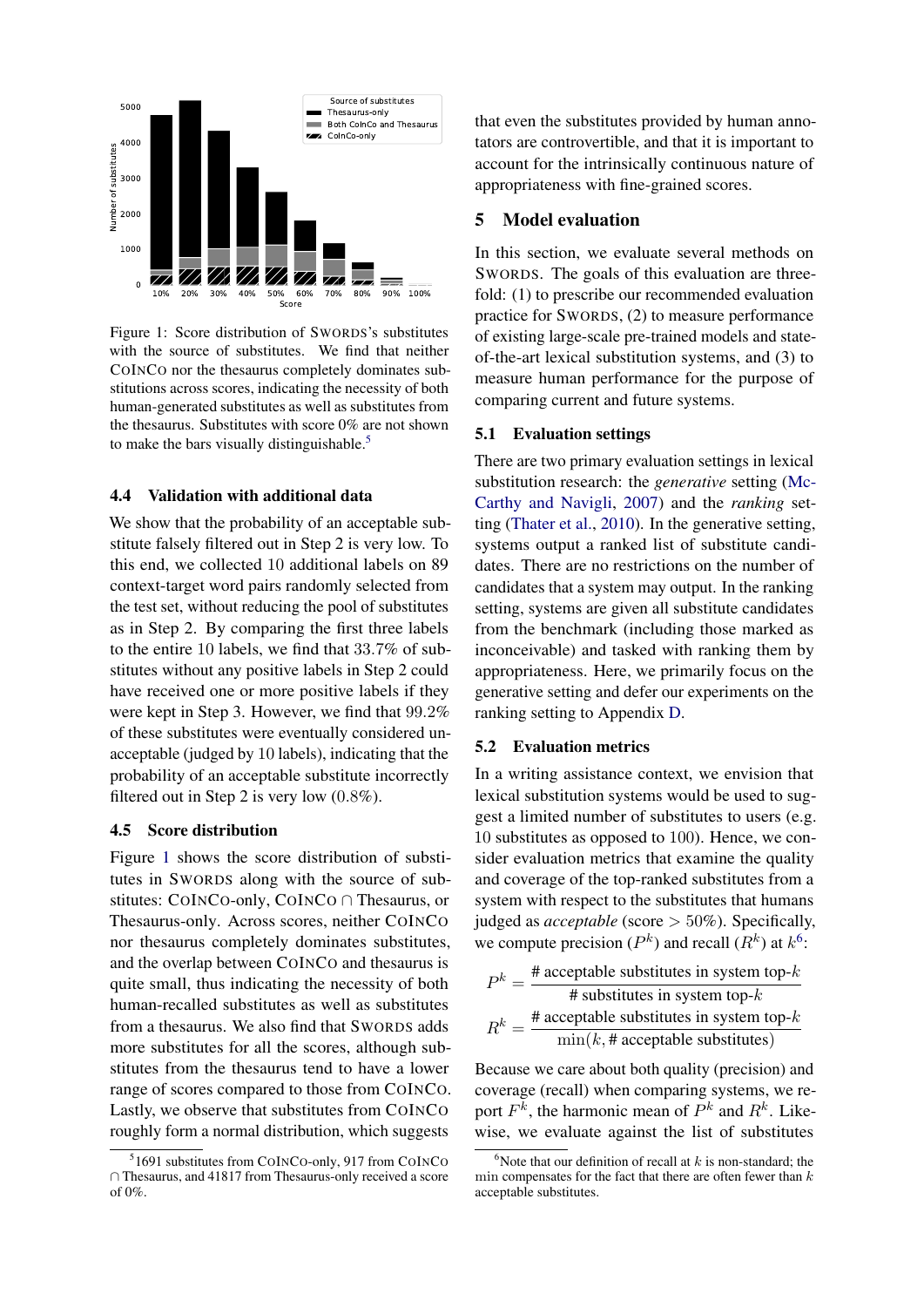which humans judged as *conceivable* (score  $> 0\%$ ).  $P_c^k$  and  $R_c^k$  constitute precision and recall of systems against this larger candidate list, and  $F_c^k$  their harmonic mean. Motivated by past work [\(Mc-](#page-10-1)[Carthy and Navigli,](#page-10-1) [2007\)](#page-10-1), we primarily examine performance for  $k = 10$  and lemmatize systemgenerated substitutes before comparison.[7](#page-6-0)

We note that these metrics represent a departure from standard lexical substitution methodology, established by [McCarthy and Navigli](#page-10-1) [\(2007\)](#page-10-1). Like  $P^k$  and  $R^k$ , the previously-used BEST and OOT metrics are also measures of precision and recall, but are not designed to take advantage of inconceivable substitutes as no such explicit negative substitutes existed in the earlier benchmarks. Nevertheless, we report performance of all systems on these metrics in Appendix [E](#page-15-0) as reference.

#### 5.3 Baselines

We evaluate both state-of-the-art lexical substitution systems and large-scale pre-trained models as baselines on SWORDS. We reimplement the BERTbased lexical substitution system (BERT-LS) from [Zhou et al.](#page-10-4) [\(2019\)](#page-10-4), which achieves state-ofthe-art results on past benchmarks. As another lexical substitution system, we examine WORD-TUNE [\(AI21,](#page-9-11) [2020\)](#page-9-11), a commercial system which offers lexical substitution capabilities.[8](#page-6-1)

We also examine two large-scale pre-trained models adapted to the task of lexical substitution: BERT [\(Devlin et al.,](#page-9-5) [2019\)](#page-9-5) and GPT-3 [\(Brown et al.,](#page-9-6) [2020\)](#page-9-6). To generate and rank substitute candidates with BERT, we feed in a context with a target word either masked (BERT-M) or kept intact (BERT-K), and output the top 50 most likely words according to the masked language modeling head. Because the target word is removed, BERT-M is expected to perform poorly—its main purpose is to assess the relative importance of the presence of the target word compared to the context. Note that both of these strategies for using BERT to generate candidates differ from that of BERT-LS, which applies dropout to the target word embedding to partially obscure it. To generate candidates with GPT-3, we formulate lexical substitution as natural language generation (see Appendix [D.5](#page-14-1) for details).

<span id="page-6-2"></span>

|                              |          | Lenient    |          | Strict                                        |
|------------------------------|----------|------------|----------|-----------------------------------------------|
| Model                        | $F^{10}$ | $F_c^{10}$ | $F^{10}$ | $\mathcal{F}^{10}_\text{-}$<br>$\overline{C}$ |
| HUMANS*                      | 48.8     | 77.9       |          |                                               |
| COINCO                       | 34.1     | 63.6       |          |                                               |
| <b>THESAURUS<sup>T</sup></b> | 25.6     | 61.6       |          |                                               |
| THESAURUS                    | 12.0     | 44.9       |          |                                               |
| $GPT-3$                      | 34.6     | 49.0       | 22.7     | 36.3                                          |
| WORDTUNE <sup>†</sup>        | 34.6     | 45.4       | 23.5     | 34.7                                          |
| GPT- $3^{\dagger}$           | 34.4     | 49.0       | 22.3     | 34.7                                          |
| WORDTUNE                     | 34.3     | 45.2       | 22.8     | 33.6                                          |
| $BERT-K^{\dagger}$           | 32.4     | 55.4       | 19.2     | 30.3                                          |
| <b>BERT-LS</b>               | 32.1     | 54.9       | 17.2     | 27.0                                          |
| <b>BERT-K</b>                | 31.7     | 54.8       | 15.7     | 24.5                                          |
| <b>BERT-M</b>                | 30.9     | 48.1       | 10.7     | 16.5                                          |
| $BERT-M^{\dagger}$           | 30.9     | 48.3       | 16.2     | 25.4                                          |

Table 4: Evaluation of systems on SWORDS in the generative setting. Here, systems must both generate and rank a set of substitutes. We observe that the performance of all baselines on all metrics falls short of human performance. For the "lenient" setting, we filter out system generated substitutes which are not in SWORDS. \*Computed on a subset of the test data. †Reranked by our best ranking model (BERT).

#### 5.4 Human and oracle systems

Here we consider human and oracle "systems" to help contextualize the performance of automatic lexical substitution systems evaluated on SWORDS. We evaluate the performance of HUMANS using labels from a separate pool of annotators as described in Section [4.4.](#page-5-0) Because this task is inherently subjective, this system represents the agreement of two independent sets of humans on this task, which can be viewed as a realistic upper bound for all metrics. We consider the substitutes that have score  $> 0\%$  from the separate pool of annotators as HUMANS's substitutes in the generative setting.

We also consider both of the candidate sources, COINCO and THESAURUS, as oracle systems. Each source contains a list of substitutes for every target word, and therefore can be viewed as a lexical substitution system and evaluated on SWORDS. COINCO provides substitutes for a target word that were provided by six human annotators. This can be thought of as a proxy for how humans perform on lexical substitution when recalling words off the top of their heads (as opposed to making binary judgements as in HUMANS). THESAURUS provides context-free substitutes for a target word (regardless of their word senses) with the default ranking retrieved from the thesaurus. This represents the context-insensitive ordering that a user of the same thesaurus would encounter.

<span id="page-6-0"></span><sup>&</sup>lt;sup>7</sup>Note that some methods use lemmas of target words (e.g. THESAURUS) and others use original word forms of target words (e.g. GPT-3). We provide both forms in the benchmark.

<span id="page-6-1"></span><sup>8</sup>WORDTUNE is not optimized for lexical substitution.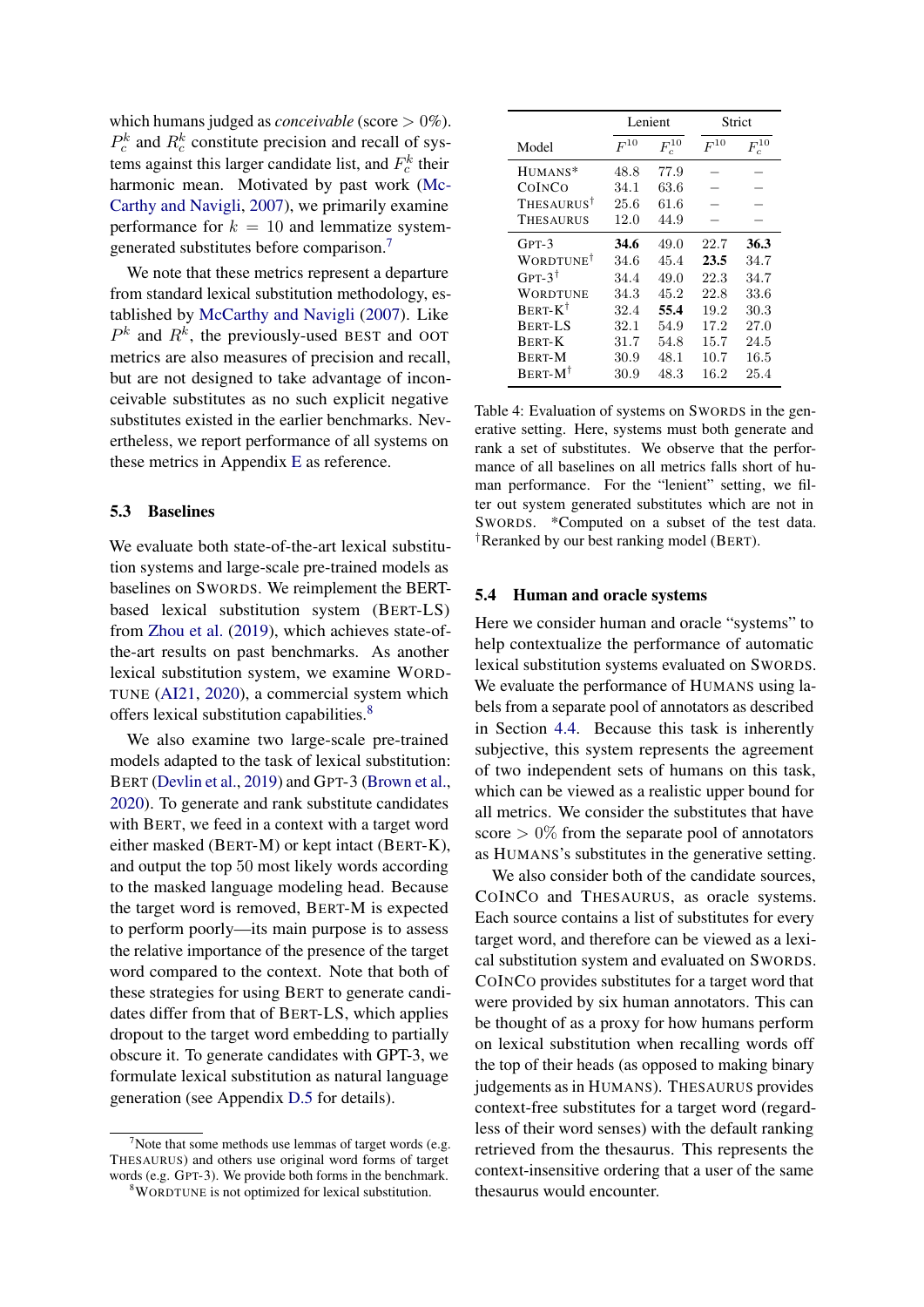<span id="page-7-0"></span>

| Context                                        | The e-commerce free zone is situated in north Dubai, near the industrial free zone in Hebel Ali                                                                                                                                                            |
|------------------------------------------------|------------------------------------------------------------------------------------------------------------------------------------------------------------------------------------------------------------------------------------------------------------|
| Substitutes in SWORDS                          | sector (90%), district (90%), area (90%), region (70%), section (70%), range (60%), strip<br>(60%), ground (50%), segment (50%), territory (50%), sphere (40%), realm (40%), place (30%),<br>tract (30%), city (30%), belt (20%), circuit (20%), band (0%) |
| Reference for $F^k$ (7)                        | sector, district, area, region, section, range, strip                                                                                                                                                                                                      |
| Reference for $F_c^k$ (17)                     | sector, district, area, region, section, range, strip, ground, segment, territory                                                                                                                                                                          |
| COINCO(9)                                      | area, region, district, section, city, place, range, strip, territory                                                                                                                                                                                      |
| THESAURUS <sup><math>\dagger</math></sup> (14) | district, area, belt, territory, region, realm, sector, section, circuit, segment                                                                                                                                                                          |
| WORDTUNE <sup><math>\dagger</math></sup> (11)  | district, area, city, region, site, league, center, system, place, zona                                                                                                                                                                                    |
| GPT-3 <sup><math>\dagger</math></sup> (13)     | district, area, territory, region, realm, sector, locality, section, quarter, precinct                                                                                                                                                                     |
| BERT-LS $(50)$                                 | belt, district, port, area, zones, city, park, center, strip, sector                                                                                                                                                                                       |
| BERT- $K^{\dagger}$ (50)                       | zones, district, area, city, belt, region, park, ville, site, sector                                                                                                                                                                                       |
| BERT- $M^{\dagger}$ (50)                       | zones, district, area, city, belt, territory, region, haven, park, site                                                                                                                                                                                    |

Table 5: Qualitative comparison of top 10 candidates generated by best systems. From top to bottom, table sections show (1) a context, target word, substitutes, and scores from SWORDS (dev), (2) reference lists used to compute  $F^k$ and  $F_c^k$  (applying thresholds of  $> 50\%$  and  $> 0\%$  to scores), (3) substitute candidates from oracle systems (sources of substitutes in SWORDS), and (4) substitute candidates from best systems. For each system, we include the total number of substitute candidates produced by the system in parentheses (after removing duplicates). Substitutes with scores greater than 50% from SWORDS are **bolded**.

Because these oracle systems only produce candidates which are guaranteed to be in SWORDS, they have an inherent advantage on the evaluation metrics over other systems. Hence, to be more equitable to other systems, we additionally compute  $F^{10}$  and  $F_c^{10}$  in a "lenient" fashion—filtering out model generated substitutes which are not scored under SWORDS (we refer to the setup without filtering as "strict"). It is our intention that future systems should *not* use COINCO or THESAURUS in any way, as they leak information about the SWORDS benchmark.

### 5.5 Evaluation results

Table [4](#page-6-2) shows that the performance of all methods falls short of that of humans on all metrics. We interpret this as evidence that SWORDS is a challenging benchmark, since strong (albeit unsupervised) baselines like BERT and GPT-3 do not reach parity with humans. We also observe that two models (WORDTUNE and GPT-3) achieve higher  $F^{10}$ than COINCO. In other words, while all models perform worse than humans who are judging the appropriateness of substitutes (HUMANS), some models appear to slightly outperform humans who are thinking of substitutes off the top of their head (COINCO). This implies that some lexical substitution models may already be helpful to humans for writing assistance, with room for improvement.

Overall, we find that there is no single system which emerges as the best on all metrics. We note that, despite BERT-LS representing the state-ofthe-art for past lexical substitution benchmarks, its

performance falls short of that of commercial systems like GPT-3 and WORDTUNE on most criteria. Also, the BERT-based methods output around 5x as many candidates as the other models on average, thus having an inherent advantage in recall with the lenient criteria (see Table [7](#page-16-0) in Appendix [E\)](#page-15-0).

In Table [4,](#page-6-2) we additionally report the performance of generative models by re-ranking their lists of substitutes using the best ranker from our candidate ranking evaluation, BERT (see Appendix [D](#page-14-0) for details). This procedure unilaterally improves performance for all systems on all metrics except for GPT-3. Hence, we speculate that improved performance on the ranking setting will be mostly complementary to improved performance on the generative setting.

From a qualitative perspective, many of the systems we evaluate already produce helpful substitutes (Table [5\)](#page-7-0). In examining errors, we find that BERT-based models and WORDTUNE tend to produce words that differ semantically from the target (e.g. "league" for zone). Substitutes generated by GPT-3 are often repetitive (e.g. for zone, GPT-3 produced 64 substitutes, out of which only 13 were unique)—we filter out duplicates for evaluation. Finally, we observe that some systems produce appropriate substitutes which are not present in SWORDS (e.g. GPT-3 produces "precinct" for zone), indicating that SWORDS has limitations in coverage. However, the higher coverage and quality in SWORDS compared to past benchmarks still improves the reliability of our proposed evaluation.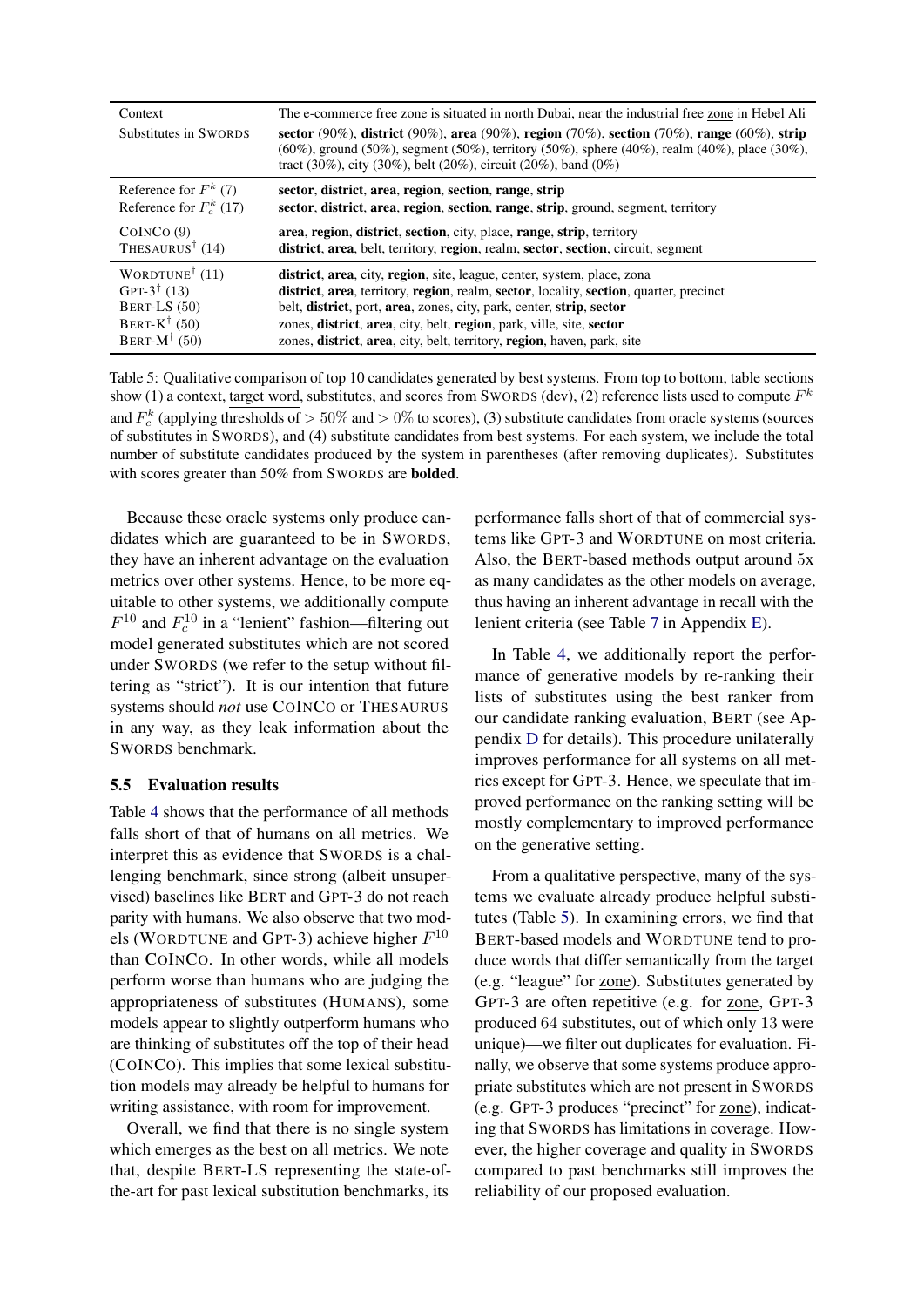## 6 Related work

As we discussed previous benchmarks for lexical substitution in Section [2](#page-1-3) and relevant models in Section [5,](#page-5-5) we use this section to draw connections to other related literature.

Word sense disambiguation. The task of word sense disambiguation consists of selecting the intended meaning (i.e. sense) from the pre-defined set of senses for that word in a sense inventory. The task of lexical substitution is closely related to word sense disambiguation, as many words are *sense synonyms*—some of their senses are synonymous, but others are not [\(Murphy,](#page-10-10) [2010\)](#page-10-10). In fact, [McCarthy](#page-10-0) [\(2002\)](#page-10-0) proposed lexical substitution as an application-oriented word sense disambiguation task that avoids some of the drawbacks of standard word sense disambiguation, such as biases created by the choice of sense inventory [\(Kilgarriff,](#page-9-12) [1997\)](#page-9-12).

Near-synonym lexical choice. Words are often *near-synonyms*—they can substitute for each other in some contexts, but not every context [\(DiMarco](#page-9-13) [et al.,](#page-9-13) [1993;](#page-9-13) [Murphy,](#page-10-10) [2010\)](#page-10-10). SWORDS can be viewed as a collection of human judgments on when certain near-synonyms are substitutable in a given context. The task of near-synonym lexical choice consists of selecting the original target word from a set of candidate words given a context where the target word is masked out [\(Edmonds and Hirst,](#page-9-14) [2002\)](#page-9-14). The candidate words are composed of the target word and its near-synonyms which are often retrieved from a lexical resource such as [Hayakawa](#page-9-15) [\(1994\)](#page-9-15). In this task, systems are tested whether they can reason about near-synonyms and choose the best substitute that fits in the context, without knowing any direct semantic information about the target word and without having to explicitly judge the appropriateness of other candidates.

Lexical and phrasal resources. Lexical resources such as thesauri are often used to identify possible word substitutes. WordNet [\(Fellbaum,](#page-9-16) [1998\)](#page-9-16) is a widely used lexical resource for English that includes synonymy, antonymy, hypernymy, and other relations between words. PPDB [\(Pavlick](#page-10-11) [et al.,](#page-10-11) [2015\)](#page-10-11) includes both word-level and phraselevel paraphrase rules ranked by paraphrase quality. These resources relate words and phrases in the absence of context, whereas lexical substitution requires suggesting appropriate words in context.

Paraphrase generation. Work on sentencelevel paraphrase generation considers a wide range of meaning-preserving sentence transformations, including phrase-level substitutions and large syntactic changes [\(Madnani and Dorr,](#page-10-12) [2010;](#page-10-12) [Wieting](#page-10-13) [and Gimpel,](#page-10-13) [2018;](#page-10-13) [Iyyer et al.,](#page-9-17) [2018;](#page-9-17) [Hu et al.,](#page-9-18) [2019\)](#page-9-18). Our work could be extended to phrases given appropriate methods for identifying target phrases and proposing candidate substitute phrases. One benefit of focusing on word substitutions is that we can cover a large fraction of all appropriate substitutes, and thus estimate recall of generative systems. Some word-level substitutions, such as function word variation and substitutions that rely on external knowledge, are also outside the scope of our work but occur in standard paraphrase datasets [\(Bhagat and Hovy,](#page-9-19) [2013\)](#page-9-19).

Self-supervised pre-trained models. The task of suggesting words given surrounding context bears strong resemblance to masked language modeling, which is commonly used for pretraining [\(De](#page-9-5)[vlin et al.,](#page-9-5) [2019\)](#page-9-5). However, for lexical substitution, appropriate substitutes must not only fit in context but also preserve the meaning of the target word; thus, additional work is required to make BERT perform lexical substitution [\(Zhou et al.,](#page-10-4) [2019;](#page-10-4) [Arefyev et al.,](#page-9-3) [2020\)](#page-9-3).

Modeling human disagreement. In SWORDS, we find considerable subjectivity between annotators on the appropriateness of substitutes. For the task of natural language inference, recent work argues that inherent disagreement between human annotators captures important uncertainty in human language processing that current NLP systems model poorly [\(Pavlick and Kwiatkowski,](#page-10-14) [2019;](#page-10-14) [Nie](#page-10-15) [et al.,](#page-10-15) [2020\)](#page-10-15). We hope that the fine-grained scores in SWORDS encourage the development of systems that more accurately capture the graded nature of lexical substitution.

### Acknowledgments

We sincerely thank Frieda Rong, Nelson Liu, Stephen Mussmann, Kyle Mahowald, Daniel Jiang, and all reviewers for their help and feedback throughout this project. We also thank OpenAI and Wordtune for allowing us to evaluate their systems. This work was funded by DARPA CwC under ARO prime contract no. W911NF-15-1-0462.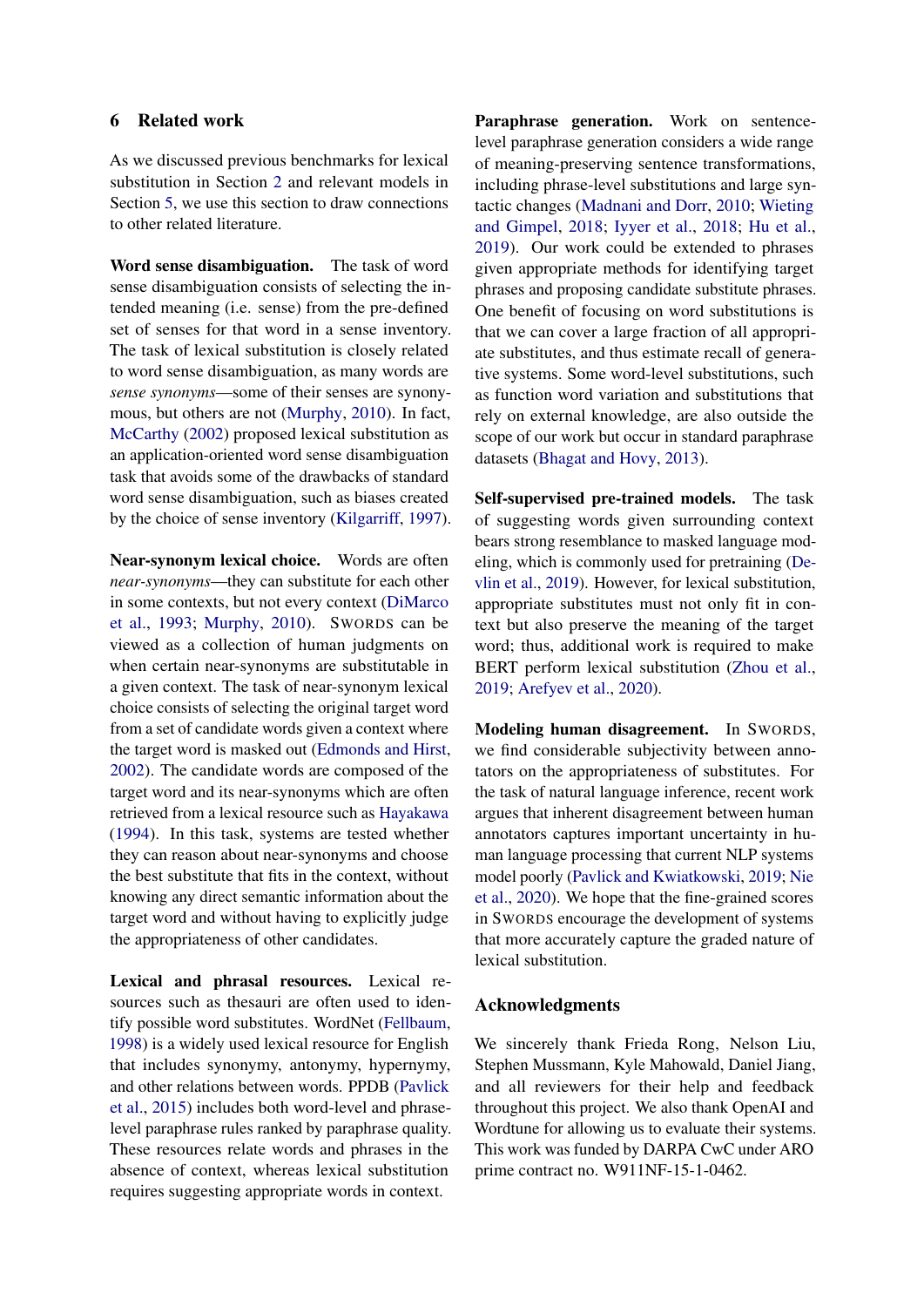### References

- <span id="page-9-11"></span>AI21. 2020. Wordtune (accessed 2020 Oct 30). <https://www.wordtune.com/>.
- <span id="page-9-3"></span>Nikolay Arefyev, Boris Sheludko, Alexander Podolskiy, and Alexander Panchenko. 2020. [A compar](http://arxiv.org/abs/2006.00031)[ative study of lexical substitution approaches based](http://arxiv.org/abs/2006.00031) [on neural language models.](http://arxiv.org/abs/2006.00031)
- <span id="page-9-19"></span>Rahul Bhagat and Eduard Hovy. 2013. [Squibs: What](https://doi.org/10.1162/COLI_a_00166) [is a paraphrase?](https://doi.org/10.1162/COLI_a_00166) *Computational Linguistics*, 39(3):463–472.
- <span id="page-9-10"></span>Thorsten Brants and Alex Franz. 2006. Web 1T 5-gram version 1.
- <span id="page-9-6"></span>Tom Brown, Benjamin Mann, Nick Ryder, Melanie Subbiah, Jared D Kaplan, Prafulla Dhariwal, Arvind Neelakantan, Pranav Shyam, Girish Sastry, Amanda Askell, Sandhini Agarwal, Ariel Herbert-Voss, Gretchen Krueger, Tom Henighan, Rewon Child, Aditya Ramesh, Daniel Ziegler, Jeffrey Wu, Clemens Winter, Chris Hesse, Mark Chen, Eric Sigler, Mateusz Litwin, Scott Gray, Benjamin Chess, Jack Clark, Christopher Berner, Sam McCandlish, Alec Radford, Ilya Sutskever, and Dario Amodei. 2020. [Language models are few-shot learners.](https://proceedings.neurips.cc/paper/2020/file/1457c0d6bfcb4967418bfb8ac142f64a-Paper.pdf) In *Advances in Neural Information Processing Systems*, volume 33, pages 1877–1901. Curran Associates, Inc.
- <span id="page-9-5"></span>Jacob Devlin, Ming-Wei Chang, Kenton Lee, and Kristina Toutanova. 2019. [BERT: Pre-training of](https://doi.org/10.18653/v1/N19-1423) [deep bidirectional transformers for language under](https://doi.org/10.18653/v1/N19-1423)[standing.](https://doi.org/10.18653/v1/N19-1423) In *Proceedings of the 2019 Conference of the North American Chapter of the Association for Computational Linguistics: Human Language Technologies, Volume 1 (Long and Short Papers)*, pages 4171–4186, Minneapolis, Minnesota. Association for Computational Linguistics.
- <span id="page-9-13"></span>Chrysanne DiMarco, Graeme Hirst, and Manfred Stede. 1993. The semantic and stylistic differentiation of synonyms and near-synonyms. In *AAAI Spring Symposium on Building Lexicons for Machine Translation*.
- <span id="page-9-14"></span>Philip Edmonds and Graeme Hirst. 2002. [Near](https://doi.org/10.1162/089120102760173625)[synonymy and lexical choice.](https://doi.org/10.1162/089120102760173625) *Computational Linguistics*, 28(2):105–144.
- <span id="page-9-9"></span>Tiwalayo Eisape, Noga Zaslavsky, and Roger Levy. 2020. [Cloze distillation: Improving neural language](https://doi.org/10.18653/v1/2020.conll-1.49) [models with human next-word prediction.](https://doi.org/10.18653/v1/2020.conll-1.49) In *Proceedings of the 24th Conference on Computational Natural Language Learning*, pages 609–619, Online. Association for Computational Linguistics.
- <span id="page-9-0"></span>Katrin Erk and Sebastian Padó. 2008. [A structured](https://www.aclweb.org/anthology/D08-1094) [vector space model for word meaning in context.](https://www.aclweb.org/anthology/D08-1094) In *Proceedings of the 2008 Conference on Empirical Methods in Natural Language Processing*, pages 897–906, Honolulu, Hawaii. Association for Computational Linguistics.
- <span id="page-9-16"></span>Christiane Fellbaum. 1998. *WordNet: An Electronic Lexical Database*. MIT Press.
- <span id="page-9-15"></span>Samuel Ichiye Hayakawa. 1994. *Choose the Right Word: A Contemporary Guide to Selecting the Precise Word for Every Situation*. Collins Reference.
- <span id="page-9-2"></span>Gerold Hintz and Chris Biemann. 2016. [Language](https://doi.org/10.18653/v1/P16-1012) [transfer learning for supervised lexical substitution.](https://doi.org/10.18653/v1/P16-1012) In *Proceedings of the 54th Annual Meeting of the Association for Computational Linguistics (Volume 1: Long Papers)*, pages 118–129, Berlin, Germany. Association for Computational Linguistics.
- <span id="page-9-18"></span>J. Edward Hu, Rachel Rudinger, Matt Post, and Benjamin Van Durme. 2019. ParaBank: Monolingual bitext generation and sentential paraphrasing via lexically-constrained neural machine translation. In *Association for the Advancement of Artificial Intelligence*.
- <span id="page-9-7"></span>Nancy Ide, Collin Baker, Christiane Fellbaum, Charles Fillmore, and Rebecca Passonneau. 2008. [MASC:](http://www.lrec-conf.org/proceedings/lrec2008/pdf/617_paper.pdf) [the manually annotated sub-corpus of American En](http://www.lrec-conf.org/proceedings/lrec2008/pdf/617_paper.pdf)[glish.](http://www.lrec-conf.org/proceedings/lrec2008/pdf/617_paper.pdf) In *Proceedings of the Sixth International Conference on Language Resources and Evaluation (LREC'08)*, Marrakech, Morocco. European Language Resources Association (ELRA).
- <span id="page-9-8"></span>Nancy Ide, Collin Baker, Christiane Fellbaum, and Rebecca Passonneau. 2010. [The manually annotated](https://www.aclweb.org/anthology/P10-2013) [sub-corpus: A community resource for and by the](https://www.aclweb.org/anthology/P10-2013) [people.](https://www.aclweb.org/anthology/P10-2013) In *Proceedings of the ACL 2010 Conference Short Papers*, pages 68–73, Uppsala, Sweden. Association for Computational Linguistics.
- <span id="page-9-17"></span>Mohit Iyyer, John Wieting, Kevin Gimpel, and Luke Zettlemoyer. 2018. [Adversarial example generation](https://doi.org/10.18653/v1/N18-1170) [with syntactically controlled paraphrase networks.](https://doi.org/10.18653/v1/N18-1170) In *Proceedings of the 2018 Conference of the North American Chapter of the Association for Computational Linguistics: Human Language Technologies, Volume 1 (Long Papers)*, pages 1875–1885, New Orleans, Louisiana. Association for Computational Linguistics.
- <span id="page-9-12"></span>A. Kilgarriff. 1997. I don't believe in word senses. *Computers and the Humanities*.
- <span id="page-9-4"></span>Barbara Ann Kipfer. 2013. *Roget's 21st Century Thesaurus, Third Edition*. Random House Publishing Group.
- <span id="page-9-20"></span>Kazuaki Kishida. 2005. *Property of average precision and its generalization: An examination of evaluation indicator for information retrieval experiments*. National Institute of Informatics Tokyo, Japan.
- <span id="page-9-1"></span>Gerhard Kremer, Katrin Erk, Sebastian Padó, and Stefan Thater. 2014. [What substitutes tell us - analy](https://doi.org/10.3115/v1/E14-1057)[sis of an "all-words" lexical substitution corpus.](https://doi.org/10.3115/v1/E14-1057) In *Proceedings of the 14th Conference of the European Chapter of the Association for Computational Linguistics*, pages 540–549, Gothenburg, Sweden. Association for Computational Linguistics.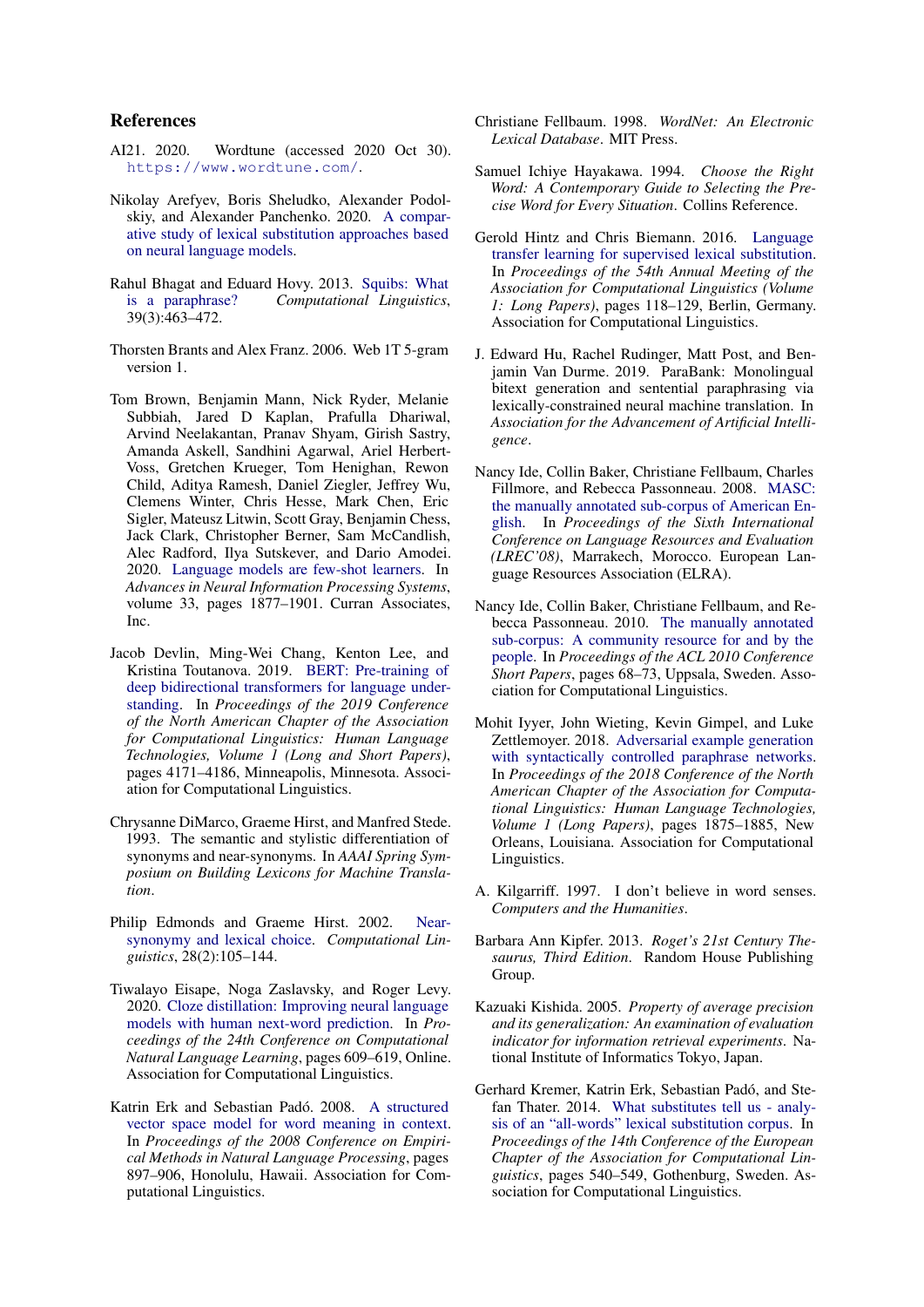- <span id="page-10-12"></span>Nitin Madnani and Bonnie J. Dorr. 2010. [Generat](https://doi.org/10.1162/coli_a_00002)[ing phrasal and sentential paraphrases: A survey](https://doi.org/10.1162/coli_a_00002) [of data-driven methods.](https://doi.org/10.1162/coli_a_00002) *Computational Linguistics*, 36(3):341–387.
- <span id="page-10-0"></span>Diana McCarthy. 2002. [Lexical substitution as a task](https://doi.org/10.3115/1118675.1118691) [for WSD evaluation.](https://doi.org/10.3115/1118675.1118691) In *Proceedings of the ACL-02 Workshop on Word Sense Disambiguation: Recent Successes and Future Directions*, pages 089– 115. Association for Computational Linguistics.
- <span id="page-10-1"></span>Diana McCarthy and Roberto Navigli. 2007. [SemEval-](https://www.aclweb.org/anthology/S07-1009)[2007 task 10: English lexical substitution task.](https://www.aclweb.org/anthology/S07-1009) In *Proceedings of the Fourth International Workshop on Semantic Evaluations (SemEval-2007)*, pages 48– 53, Prague, Czech Republic. Association for Computational Linguistics.
- <span id="page-10-3"></span>Oren Melamud, Ido Dagan, and Jacob Goldberger. 2015. [Modeling word meaning in context with sub](https://doi.org/10.3115/v1/N15-1050)[stitute vectors.](https://doi.org/10.3115/v1/N15-1050) In *Proceedings of the 2015 Conference of the North American Chapter of the Association for Computational Linguistics: Human Language Technologies*, pages 472–482, Denver, Colorado. Association for Computational Linguistics.
- <span id="page-10-5"></span>Tristan Miller. 2016. *Adjusting Sense Representations for Word Sense Disambiguation and Automatic Pun Interpretation*. Ph.D. thesis, Technische Universität Darmstadt.
- <span id="page-10-10"></span>M. Lynne Murphy. 2010. *Lexical Meaning*. Cambridge University Press.
- <span id="page-10-15"></span>Yixin Nie, Xiang Zhou, and Mohit Bansal. 2020. [What](https://doi.org/10.18653/v1/2020.emnlp-main.734) [can we learn from collective human opinions on nat](https://doi.org/10.18653/v1/2020.emnlp-main.734)[ural language inference data?](https://doi.org/10.18653/v1/2020.emnlp-main.734) In *Proceedings of the 2020 Conference on Empirical Methods in Natural Language Processing (EMNLP)*, pages 9131–9143, Online. Association for Computational Linguistics.
- <span id="page-10-14"></span>Ellie Pavlick and Tom Kwiatkowski. 2019. [Inherent](https://doi.org/10.1162/tacl_a_00293) [disagreements in human textual inferences.](https://doi.org/10.1162/tacl_a_00293) *Transactions of the Association for Computational Linguistics*, 7:677–694.
- <span id="page-10-11"></span>Ellie Pavlick, Pushpendre Rastogi, Juri Ganitkevitch, Benjamin Van Durme, and Chris Callison-Burch. 2015. [PPDB 2.0: Better paraphrase ranking, fine](https://doi.org/10.3115/v1/P15-2070)[grained entailment relations, word embeddings, and](https://doi.org/10.3115/v1/P15-2070) [style classification.](https://doi.org/10.3115/v1/P15-2070) In *Proceedings of the 53rd Annual Meeting of the Association for Computational Linguistics and the 7th International Joint Conference on Natural Language Processing (Volume 2: Short Papers)*, pages 425–430, Beijing, China. Association for Computational Linguistics.
- <span id="page-10-17"></span>Jeffrey Pennington, Richard Socher, and Christopher Manning. 2014. [GloVe: Global vectors for word](https://doi.org/10.3115/v1/D14-1162) [representation.](https://doi.org/10.3115/v1/D14-1162) In *Proceedings of the 2014 Conference on Empirical Methods in Natural Language Processing (EMNLP)*, pages 1532–1543, Doha, Qatar. Association for Computational Linguistics.
- <span id="page-10-6"></span>S. Sharoff. 2006. Open-source corpora: Using the net to fish for linguistic data. *International Journal of Corpus Linguistics*, 11:435–462.
- <span id="page-10-7"></span>Nathaniel Smith and Roger Levy. 2011. Cloze but no cigar: The complex relationship between cloze, corpus, and subjective probabilities in language processing. In *Proceedings of the Annual Meeting of the Cognitive Science Society*.
- <span id="page-10-8"></span>Robyn Speer, Joshua Chin, Andrew Lin, Sara Jewett, and Lance Nathan. 2018. [LuminosoIn](https://doi.org/10.5281/zenodo.1443582)[sight/wordfreq: v2.2.](https://doi.org/10.5281/zenodo.1443582)
- <span id="page-10-2"></span>György Szarvas, Róbert Busa-Fekete, and Eyke Hüllermeier. 2013. [Learning to rank lexical substitutions.](https://www.aclweb.org/anthology/D13-1198) In *Proceedings of the 2013 Conference on Empirical Methods in Natural Language Processing*, pages 1926–1932, Seattle, Washington, USA. Association for Computational Linguistics.
- <span id="page-10-9"></span>Stefan Thater, Hagen Fürstenau, and Manfred Pinkal. 2010. [Contextualizing semantic representations us](https://www.aclweb.org/anthology/P10-1097)[ing syntactically enriched vector models.](https://www.aclweb.org/anthology/P10-1097) In *Proceedings of the 48th Annual Meeting of the Association for Computational Linguistics*, pages 948– 957, Uppsala, Sweden. Association for Computational Linguistics.
- <span id="page-10-16"></span>William Webber, Alistair Moffat, and Justin Zobel. 2010. A similarity measure for indefinite rankings. *ACM Transactions on Information Systems*, 28(4):1– 38.
- <span id="page-10-13"></span>John Wieting and Kevin Gimpel. 2018. [ParaNMT-](https://doi.org/10.18653/v1/P18-1042)[50M: Pushing the limits of paraphrastic sentence em](https://doi.org/10.18653/v1/P18-1042)[beddings with millions of machine translations.](https://doi.org/10.18653/v1/P18-1042) In *Proceedings of the 56th Annual Meeting of the Association for Computational Linguistics (Volume 1: Long Papers)*, pages 451–462, Melbourne, Australia. Association for Computational Linguistics.
- <span id="page-10-4"></span>Wangchunshu Zhou, Tao Ge, Ke Xu, Furu Wei, and Ming Zhou. 2019. [BERT-based lexical substitution.](https://doi.org/10.18653/v1/P19-1328) In *Proceedings of the 57th Annual Meeting of the Association for Computational Linguistics*, pages 3368–3373, Florence, Italy. Association for Computational Linguistics.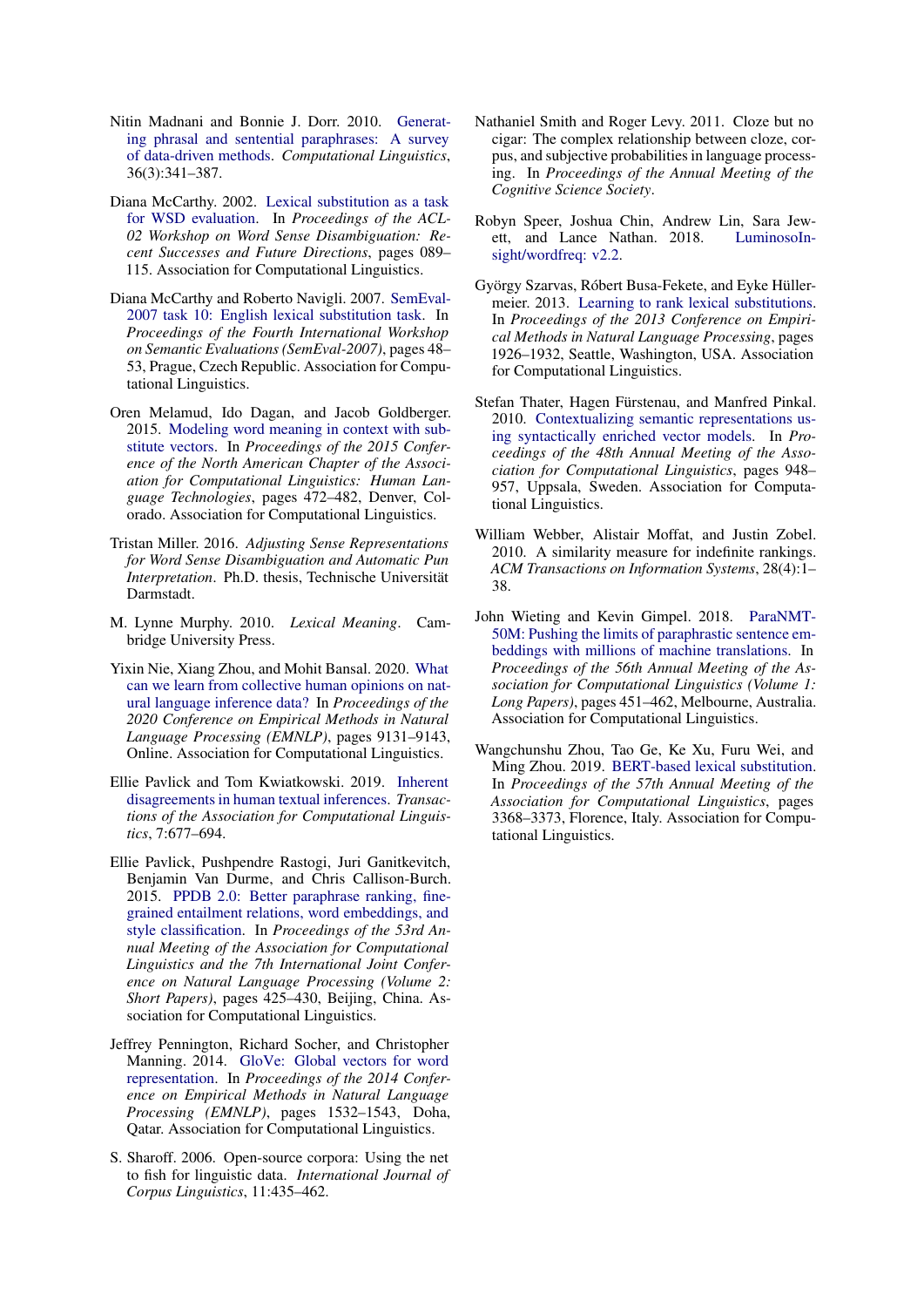## A Data collection

### <span id="page-11-0"></span>A.1 Deduplicating context

SWORDS uses the same contexts as COINCO, but with slight modifications to avoid duplication issues and incomplete contexts found in COINCO. COINCO uses a subset of contexts from the Manually Annotated Sub-Corpus (MASC) [\(Ide et al.,](#page-9-7) [2008,](#page-9-7) [2010\)](#page-9-8), in which some sentences are erroneously repeated multiple times due to multiple IDs assigned to a single sentence. Consequently, COINCO contains duplicate sentences in some contexts, as shown below:

" –was kindly received," "But an artist who would stay first among his fellows can tell when he begins to fail." "But an artist who would stay first among his fellows can tell when he begins to fail."

Furthermore, we found that some parts of the document context are missing in COINCO because an ID was not assigned to the parts in MASC (e.g. "he said." is missing from the above passage after the word "received").

To address this issue, we re-extracted full contexts from MASC. Given a sentence containing a target word in COINCO, we located the sentence in MASC and used three non-overlapping adjacent MASC regions as our context. As a result, our context contains additional text that was erroneously omitted in COINCO (including newlines), thereby reducing annotator confusion. The context of the above example in our benchmark is as follows:

> " –was kindly received," he said. "But an artist who would stay first among his fellows can tell when he begins to fail." "Oh?"

### <span id="page-11-1"></span>A.2 Retrieving substitutes from a thesaurus

We use Roget's Thesaurus [\(Kipfer,](#page-9-4) [2013\)](#page-9-4), upon which <thesaurus.com> is built, as a primary source of context-free substitutes for target words in SWORDS. To select substitutes for a particular target word, we gather substitutes from all word senses that have the same part of speech as the original target, in order to disentangle lexical substitution from the task of word sense disambiguation as well as to include challenging distractors for evaluating models.[9](#page-11-3) We use the default ranking retrieved

from the thesaurus. When a target word has multiple word senses, we rank substitutes by simply concatenating the lists of substitutes for each sense in the order that the senses appear in the thesaurus.

## <span id="page-11-2"></span>B Crowdsourcing

#### B.1 Instructions and interface

Figures [2](#page-12-0) and [3](#page-13-1) show the instructions and interface we used for Amazon Mechanical Turk (AMT) to crowdsource labels on substitutes. Following the practice of COINCO, we showed a highlighted target word in the context, which consisted of three sentences to provide sufficient context. We instructed annotators to provide a negative label if the target word is a proper noun or part of a fixed expression or phrase.

Since our Human Intelligence Task (HIT) concerns acceptability judgement as opposed to substitute generation, we made the following modifications to the COINCO's setup. First, we asked annotators whether they "would actually consider using this substitute" rather than whether the substitute "would not change the meaning" of the target word (Section [3.1\)](#page-2-2). Second, we allowed annotators to abstain if they do not know the definition of the substitute, while asking them to return the HIT if they do not know the definition of the target word or more than three substitutes. Third, we asked annotators to accept a substitute which is "good but not quite grammatically correct." Lastly, we asked annotators to accept the substitute identical to the target word, in attempt to filtering out spammed HITs (Section [B.3\)](#page-12-1).

#### B.2 Setting on Amazon Mechanical Turk

Each HIT contained at most 10 candidate substitutes for a context-target word pair. When there were more than 10 candidate substitutes, we generated multiple HITs by partitioning the candidate substitutes into multiple subsets with potentially different length, using numpy.array\_split. We randomized the ordering of substitutes so that each HIT is likely to contain substitutes from both COINCO and the thesaurus. The following qualification conditions were used to allow experienced annotators to participate in our task:

- HIT Approval Rate (%) for all Requesters' HITs is greater than 98.
- Location is the United States.
- Number of HITs Approved is greater than 10,000.

<span id="page-11-3"></span><sup>&</sup>lt;sup>9</sup>In COINCO, contexts, target words, and their part-ofspeech tags all come from the Manually Annotated Sub-Corpus [\(Ide et al.,](#page-9-7) [2008,](#page-9-7) [2010\)](#page-9-8)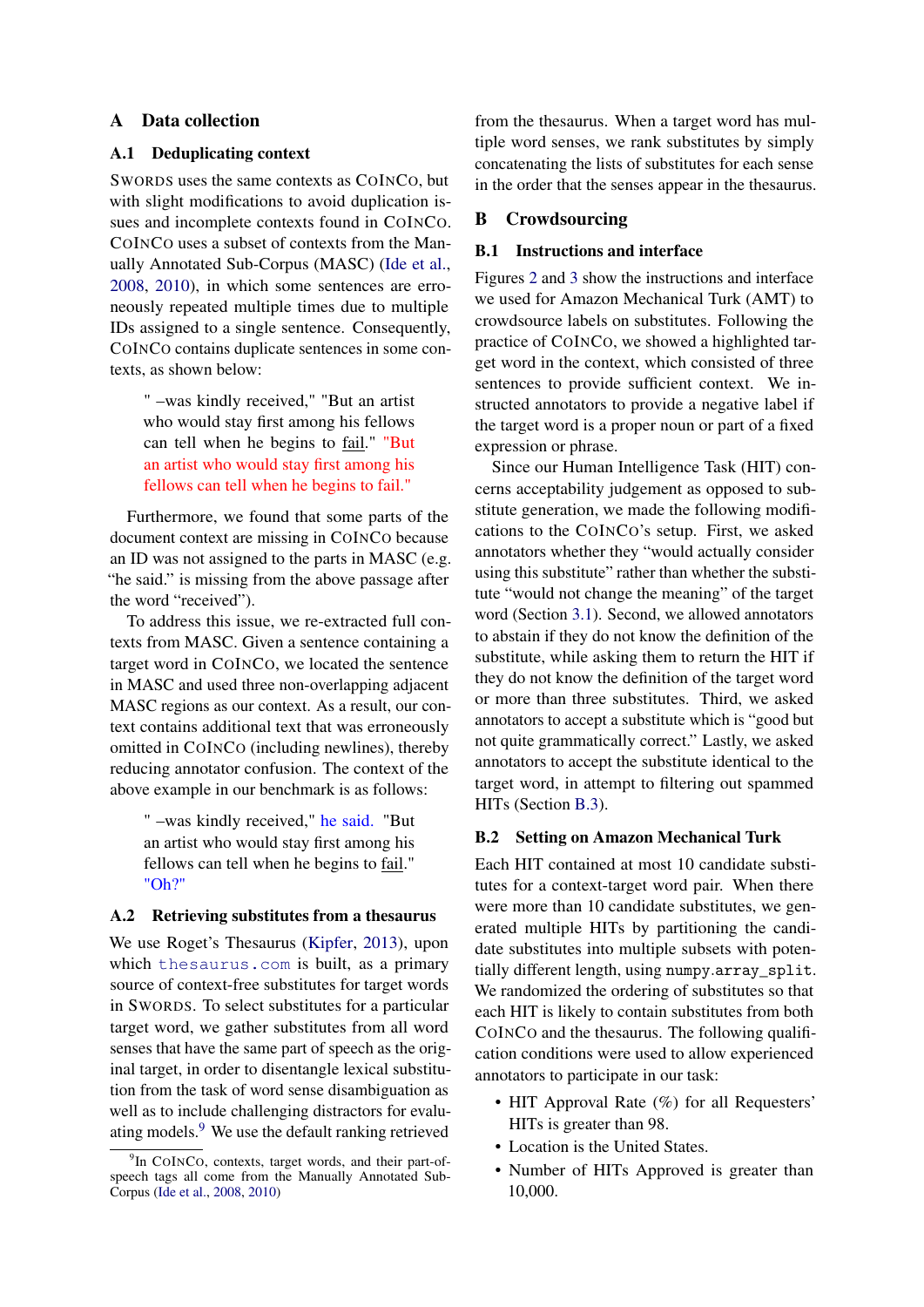### **Instructions**

### <span id="page-12-0"></span>Note: Even if you have done this task before, please carefully read these updated instructions!

You will be shown a sentence with a **highlighted** word and a list of possible substitutes for the highlighted word. For each substitute, please select one of the following:

|--|

I would not consider using this substitute as the author of the original sentence. ×

 $\overline{2}$ I do not know the definition of the substitute

Please use your best judgement when labeling each substitute. We are trying to capture what makes one word a good, natural substitute for another. Detailed criteria are listed below:

- Mark v if the substitute is good but not quite grammatically correct (see examples below).
- Ignoring grammar, please keep a high bar for marking a substitute as v.
- You may end up marking many substitutes as **X**. This is fine and expected.
- Mark v if the highlighted word itself appears as a substitute. Not doing so will make your HIT rejected.
- Mark **x** if the **highlighted** word is a proper noun or part of a fixed expression / phrase (see examples below).
- . Return the HIT if you don't know the definition of the highlighted word or more than three substitutes.

#### Click to show examples

| Sentence                       | <b>Substitute</b> | Label | Reason                                              |
|--------------------------------|-------------------|-------|-----------------------------------------------------|
| The sky was gray.              | overcast          | v     | Good substitute                                     |
| The cow jumped over the moon.  | leap              | v     | Ungrammatical ("leap" vs "lept") but good otherwise |
| They munched on the snacks.    | ate               | v     | Ungrammatical ("ate on") but good otherwise         |
| She was fascinated by science. | sports            | ×     | Different meaning                                   |
| He said he was hungry.         | pronounced        | ×     | Not natural                                         |
| We drank coffee.               | liquid            | ×     | Too general                                         |
| He hit the sack.               | punched           | ×     | Highlighted word is part of an expression           |
| She drank green tea.           | emerald           | ×     | Highlighted word is part of a phrase                |
| The book was excellent.        | gazint            | 2     | Unknown definition                                  |

Figure 2: Our instructions ask annotators to accept a substitute if they would actually consider using the substitute as the author of the context, reject if not, or abstain if they do not know the definition of the substitutes. Examples are provided for reference, when annotators click the "click to show examples" buttons.

Our target hourly wage for annotators was \$15. Based on our in-person pilot study with five native English speakers, we approximated the time per assignment (labeling at most twelve substitutes) to be 25 seconds. Then, we assumed that it may take 1-2x longer for crowd workers to complete the assignments and decided on the compensation of \$0.10 to fall into the range of \$7.25 (US federal minimum wage) and \$15 per hour, which corresponds to 50 seconds and 24 seconds per assignment, respectively.

It may be surprising that our assignments only take 25 seconds on average, though there are several reasons why this is the case: (1) In general, making binary judgements about substitute words

takes very little time for native speakers. (2) Annotators only have to read the target sentence once to provide judgements for all substitutes in an assignment. (3) Annotators usually do not need to read the two additional context sentences to make judgements. (4) Annotators can almost instantly judge two control substitutes (Section [B.3\)](#page-12-1), and are therefore only realistically evaluating at most ten candidates per assignment.

### <span id="page-12-1"></span>B.3 Filtering spam

In order to filter out work done by spammers, we included two additional control candidate substitutes in every HIT: the original target word and a randomly chosen dictionary word. Annotators were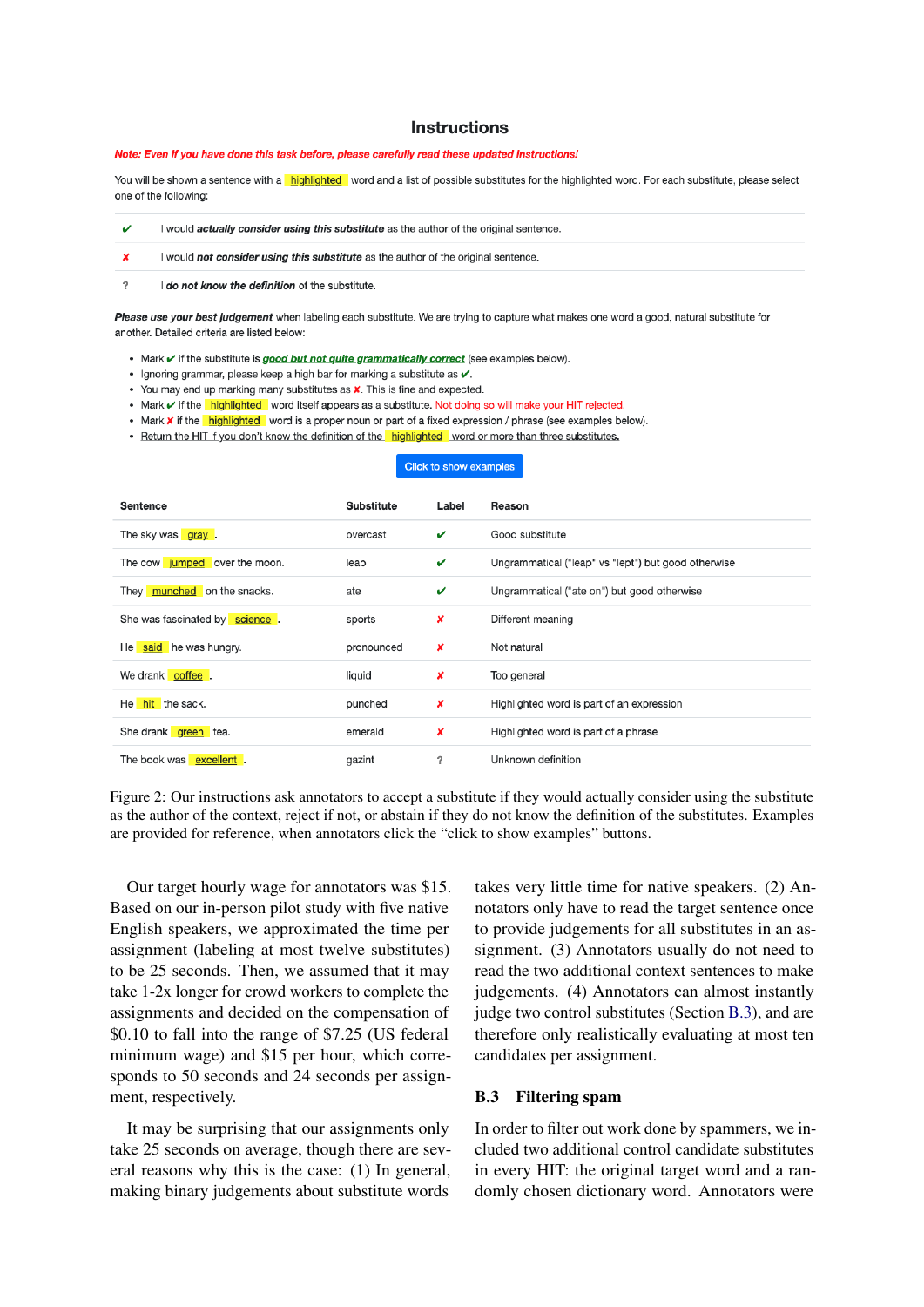<span id="page-13-1"></span>After this, we went up a flight of stairs and past a row of doors barred on the outside. "Excuse me," I said , ignoring Nepthys' warning look, "but may I ask what is kept in these rooms?" The woman laughed.

| voice       | $O \vee O X O ?$   |
|-------------|--------------------|
| give voice  | $O \vee O X O ?$   |
| declare     | $O \vee O X O ?$   |
| speak       | $O \vee O X O ?$   |
| utter       | $O \vee O X O ?$   |
| communicate | $O \vee O X O ?$   |
| state       | $O \vee O X$ $O$ ? |
| unconvoyed  | $O \vee O X O ?$   |
| pronounce   | $O \vee O X O ?$   |
| said        | $O \vee O X O ?$   |

(original word: said)

Figure 3: Our Human Intelligence Task (HIT) contains a highlighted target word in the context, which consisted of three sentences to provide sufficient context. For each HIT, we show at most 10 candidate substitutes for the target word and two control substitutes for filtering.

instructed to accept the substitute identical to the target word and were expected to either reject or abstain on the random word. We used these control substitutes to filter out spammed HITs. Concretely, we filtered out all the HITs with any wrong label assigned to the control substitutes as well as HITs completed by annotators whose overall accuracy on control substitutes across HITs was less than 90%. Then, we re-collected labels on these filtered HITs for Step 2 and Step 3.

### C Data analysis

### <span id="page-13-0"></span>C.1 Annotator agreement

[McCarthy and Navigli](#page-10-1) [\(2007\)](#page-10-1) introduced two interannotator agreement measures, which assumes that a fixed number of annotators generate a set of sub-stitutes for every context-target word pair.<sup>[10](#page-13-2)</sup> However, these measures are not designed for the case when there is only one collective set of substitutes for each context-target word pair, and every contexttarget word pair is labeled by various combinations of annotators.

Instead, we compute correlation between the two ranked lists using rank-biased overlap (RBO) [\(Web](#page-10-16)[ber et al.,](#page-10-16) [2010\)](#page-10-16), which handles non-conjoint lists and weights high ranks more heavily than low un-

<span id="page-13-3"></span>

Figure 4: Annotator agreement between SWORDS and k additional annotators measured by rank-biased overlap (RBO) [\(Webber et al.,](#page-10-16) [2010\)](#page-10-16). The standard deviations from 100 simulations are shown as error bars. We observe quite low RBO for  $k < 3$  and diminishing returns as  $k$  grows. This indicates that there is wide variation in opinions, and it is necessary to use sufficiently large  $k$  to capture the distribution.

like other common rank similarity measures such as Kendall's  $\tau$  and Spearman's  $\rho$ . With additionally collected 10 labels (Section [4.4\)](#page-5-0), we computed RBO by comparing the ranked list of substitutes derived from the data to that of SWORDS and simulate the effect of having  $k$  annotators by sampling k labels per substitute without replacement a total of 100 times.

Figure [4](#page-13-3) shows the correlation between SWORDS

<span id="page-13-2"></span><sup>&</sup>lt;sup>10</sup>[McCarthy and Navigli](#page-10-1) [\(2007\)](#page-10-1) had five annotators from the UK, where each of them annotated the entire dataset.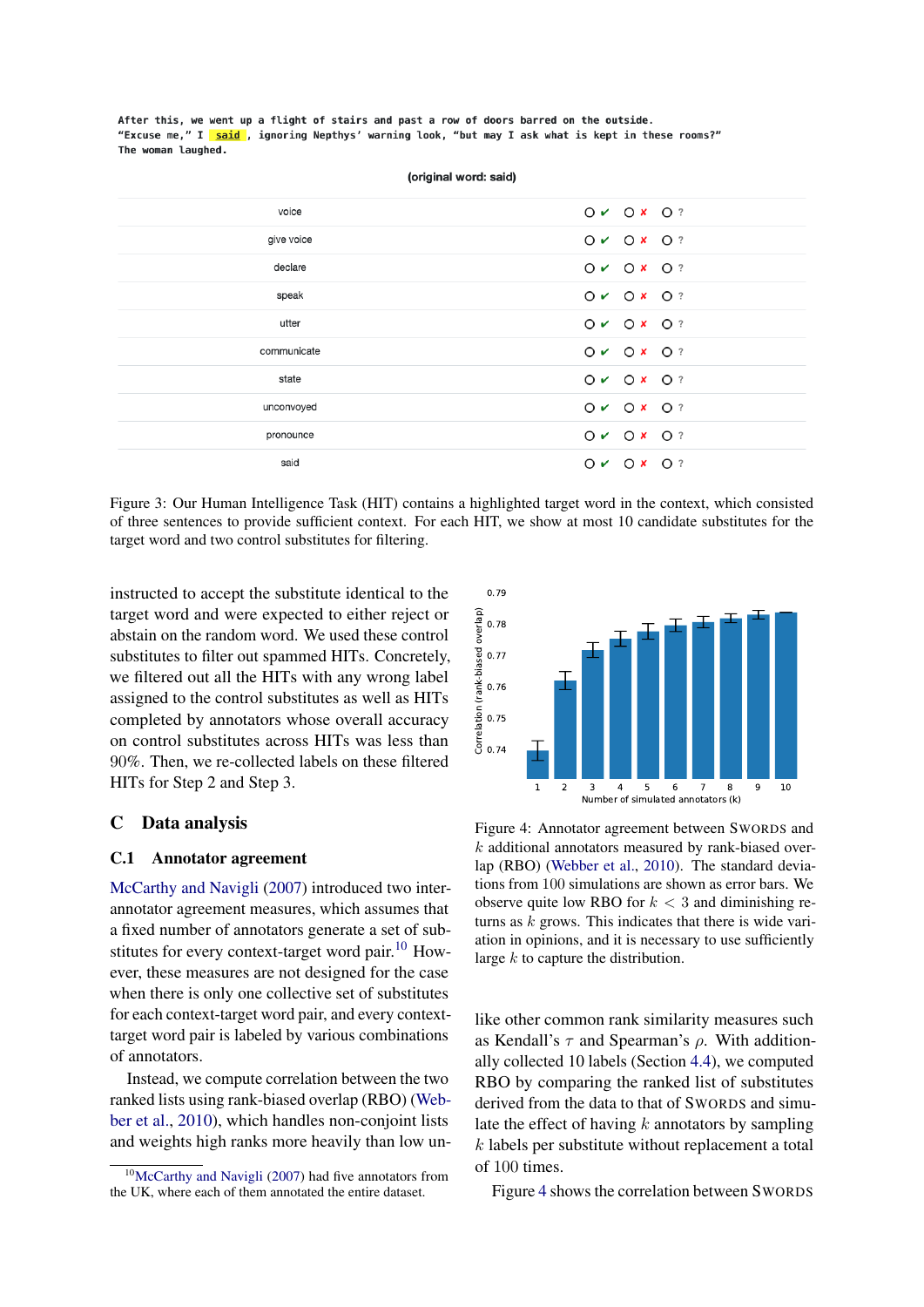<span id="page-14-2"></span>

| Model             | GAP  |
|-------------------|------|
| HUMANS*           | 66.2 |
| <b>BERT</b>       | 56.9 |
| <b>BERT-LS</b>    | 53.4 |
| BERT-LS w/o $s_p$ | 52.9 |
| BERT-LS w/o $s_v$ | 51.7 |
| <b>GLOVE</b>      | 49.7 |
| RANDOM            | 32.7 |

Table 6: Evaluation of models on SWORDS in the ranking setting. Here, systems provide a score for every candidate in the benchmark. \*Computed on a subset of the test data.

and k additional human annotators. We observe quite low RBO for  $k < 3$  and diminishing returns as k grows. Based on this observation, we argue that there is wide variation in opinions and it is necessary to use sufficiently large  $k$  to capture the distribution.

## <span id="page-14-0"></span>D Model evaluation

#### D.1 Ranking setting

As opposed to the generative setting where systems must generate and rank substitute candidates, in the (easier) ranking setting, systems are given all substitute candidates from the benchmark (including those marked as inconceivable) and tasked with ranking them by their appropriateness.

### D.2 Evaluation metrics

To evaluate ranking models, we adopt standard practice and report generalized average precision (GAP) [\(Kishida,](#page-9-20) [2005\)](#page-9-20). GAP is similar to mean average precision, but assigns more credit for systems which produce substitutes that have higher scores in the reference list. Considering that our data collection procedure results in reference scores which correspond more to substitute appropriateness than ease-of-recollection, GAP is aligned with our high-level goals.

## D.3 Baselines

We evaluate contextual embeddings from BERT and word embeddings from GLOVE [\(Pennington et al.,](#page-10-17) [2014\)](#page-10-17), using cosine similarity of the target and substitute embeddings as the score. To compute the contextual embedding of a target or substitute with BERT, we mean pool contextual embeddings of its constituent word pieces. Because GLOVE discards

contextual information, we expect it to perform worse than BERT, and is mainly used to assist interpretation of GAP scores. In the ranking setting, we are unable to evaluate GPT-3 and WORDTUNE, as we interface with these systems via an API which provides limited access to the underlying models. We report GAP scores in Table [6.](#page-14-2)

### D.4 Results

We posit that contextual word embedding models should be invariant to contextual synonymy—they should embed acceptable substitutes nearby to one another. Hence, the SWORDS ranking setting may offer a useful perspective for evaluating this aspect of such models. In the ranking setting, our best contextual embedding model (BERT) achieves a GAP score of 56.9. While BERT outperforms a simple context-free baseline (GLOVE), it falls short of the 66.2 GAP score achieved by HUMANS. We interpret this as evidence that contextual embedding models have room to improve before attaining the aforementioned invariance.

## <span id="page-14-1"></span>D.5 Lexical substitution as natural language generation

GPT-3 is a language model which generates text in a left-to-right order, and is not designed specifically for the task of lexical substitution. To use GPT-3 to perform lexical substitution, we formulate the task in terms of natural language generation, and use in-context learning as described in [\(Brown et al.,](#page-9-6) [2020\)](#page-9-6). Specifically, we draw examples at random from the SWORDS development set to construct triplets of text consisting of (context with target word indicated using asterisks, natural language query, comma-separated list of all substitutes with score  $> 0\%$  in descending score order) as follows:

> Phone calls were monitored. An undercover force of Manhattan Project security agents \*\*infiltrated\*\* the base and bars in the little town of Wendover (population 103) to spy on airmen. Karnes knew the 509th was preparing for a special bombing mission, but he had no idea what kind of bombs were involved.

> Q: What are appropriate substitutes for \*\*infiltrated\*\* in the above text?

> A: penetrate, swarm, break into, infest, overtake, encompass, raid, breach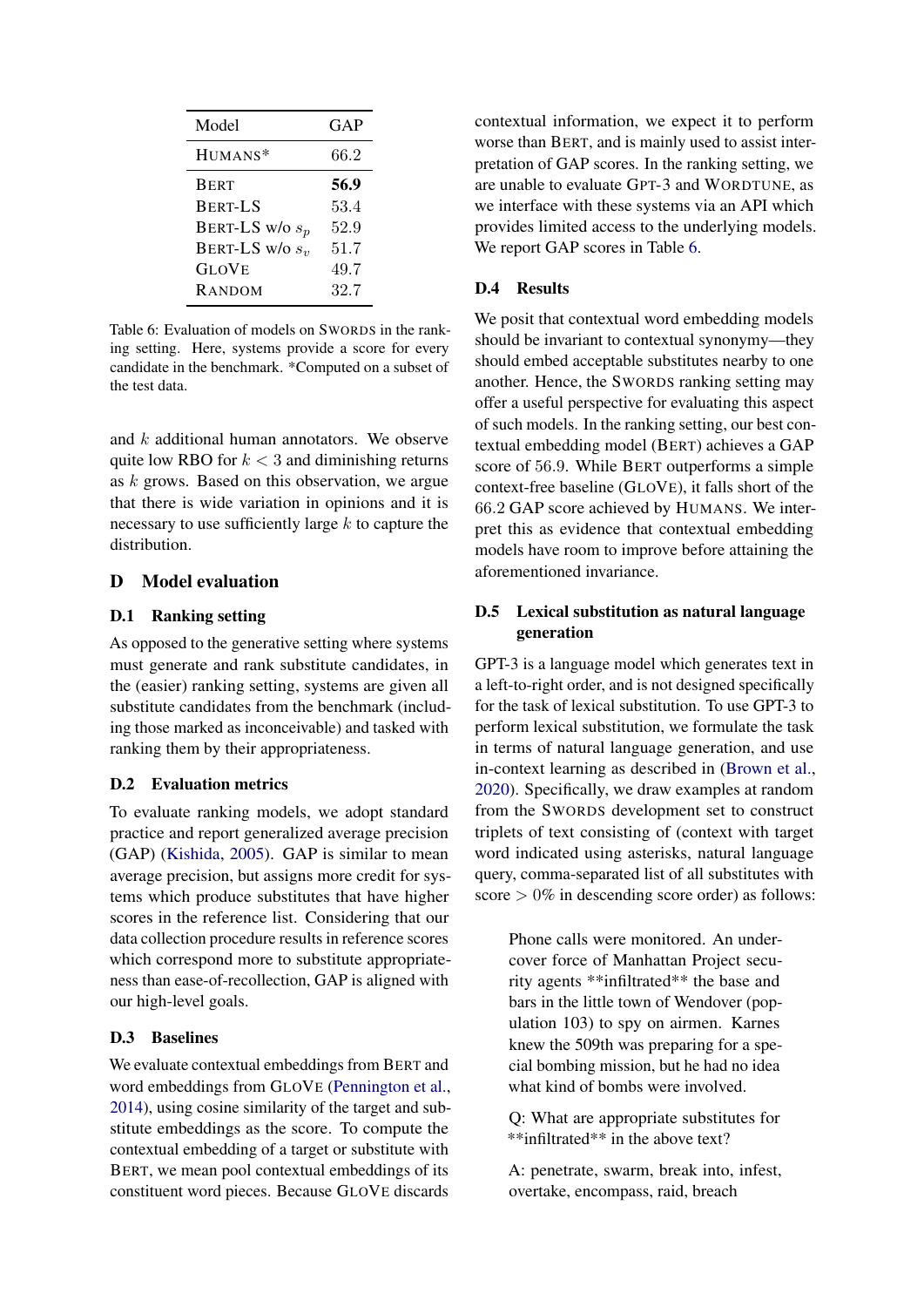We construct as many of these priming triplets as as can fit in GPT-3's 2048-token context (roughly 12 examples on average), leaving enough room for a test example formatted the same way except without the list of answers. Then, we query the 175B-parameter davinci configuration of GPT-3 to generate a text continuation with up to 128 tokens. Finally, we parse the generated text from GPT-3, using its natural language ordering as the ordering for evaluation.

In an initial pilot study on a random split of our development set, we selected the sampling hyperparameters for GPT-3 as temperature 0, presence\_penalty 0.5, and frequency\_penalty 0, among possible candidates of  $\{0, 1\}$  and  $\{0, 0.5, 1.0\}$ , and  $\{0, 0.5, 1.0\}$ , respectively. We used a grid search (18 runs) to select values based on highest  $F_c^{10}$ .

# <span id="page-15-0"></span>E Additional evaluation results

We include additional results from our evaluation. In Table [7,](#page-16-0) we break down  $F^{10}$  from Table [4](#page-6-2) into  $P^{10}$  and  $R^{10}$ . In Table [8,](#page-17-0) we report performance of all generative baselines on traditional metrics for lexical substitution.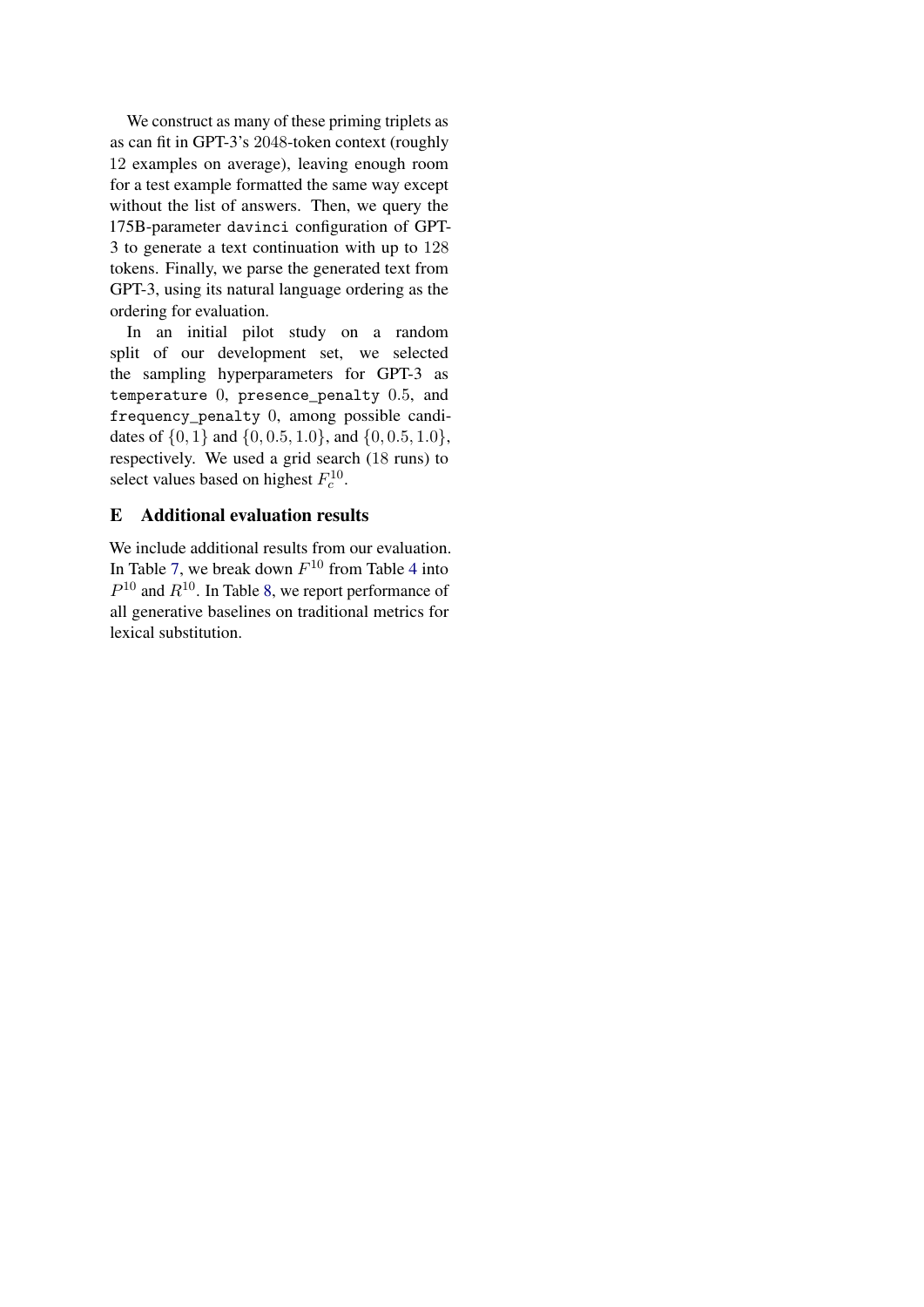<span id="page-16-0"></span>

|                              | Lenient  |          |          |            |            | Strict     |                          |          |                  |                      |            |            |
|------------------------------|----------|----------|----------|------------|------------|------------|--------------------------|----------|------------------|----------------------|------------|------------|
| Model                        | $F^{10}$ | $P^{10}$ | $R^{10}$ | $F_c^{10}$ | $P_c^{10}$ | $R_c^{10}$ | $F^{10}$                 | $P^{10}$ | $\smash{R^{10}}$ | $\mathcal{F}_c^{10}$ | $P_c^{10}$ | $R_c^{10}$ |
| HUMANS*                      | 48.8     | 43.9     | 54.8     | 77.9       | 76.7       | 79.1       |                          |          |                  |                      |            |            |
| COINCO                       | 34.1     | 24.3     | 57.0     | 63.6       | 71.5       | 57.3       | $\overline{\phantom{m}}$ |          |                  |                      |            |            |
| THESAURUS <sup>T</sup>       | 25.6     | 17.0     | 51.8     | 61.6       | 60.4       | 62.8       | $\overline{\phantom{0}}$ |          |                  |                      |            |            |
| <b>THESAURUS</b>             | 12.0     | 8.0      | 24.2     | 44.9       | 44.1       | 45.8       |                          |          |                  |                      |            |            |
| $GPT-3$                      | 34.6     | 29.8     | 41.4     | 49.0       | 76.0       | 36.1       | 22.7                     | 15.9     | 40.0             | 36.3                 | 39.2       | 33.8       |
| <b>WORDTUNE</b> <sup>T</sup> | 34.6     | 31.3     | 38.7     | 45.4       | 76.5       | 32.3       | 23.5                     | 17.2     | 37.0             | 34.7                 | 41.0       | 30.1       |
| GPT- $3^{\dagger}$           | 34.4     | 29.6     | 41.2     | 49.0       | 76.1       | 36.2       | 22.3                     | 15.6     | 39.2             | 34.7                 | 37.4       | 32.3       |
| <b>WORDTUNE</b>              | 34.3     | 31.0     | 38.4     | 45.2       | 76.2       | 32.2       | 22.8                     | 16.7     | 35.9             | 33.6                 | 39.7       | 29.1       |
| $BERT-K^{\dagger}$           | 32.4     | 24.4     | 48.2     | 55.4       | 68.7       | 46.4       | 19.2                     | 12.7     | 38.9             | 30.3                 | 29.6       | 30.9       |
| <b>BERT-LS</b>               | 32.1     | 24.2     | 47.7     | 54.9       | 68.2       | 45.9       | 17.2                     | 11.4     | 34.9             | 27.0                 | 26.4       | 27.6       |
| <b>BERT-K</b>                | 31.7     | 23.8     | 47.2     | 54.8       | 67.9       | 45.9       | 15.7                     | 10.4     | 31.8             | 24.5                 | 24.0       | 25.0       |
| <b>BERT-M</b>                | 30.9     | 25.6     | 39.0     | 48.1       | 70.3       | 36.6       | 10.7                     | 7.1      | 21.8             | 16.5                 | 16.2       | 16.9       |
| $BERT-M^{\dagger}$           | 30.9     | 25.6     | 39.0     | 48.3       | 70.6       | 36.7       | 16.2                     | 10.7     | 32.8             | 25.4                 | 24.8       | 25.9       |

Table 7: Expansion on the results from Table [4,](#page-6-2) breaking down F-measures by precision and recall. \*Computed on a subset of the test data. <sup>†</sup>Reranked by our best ranking model (BERT).